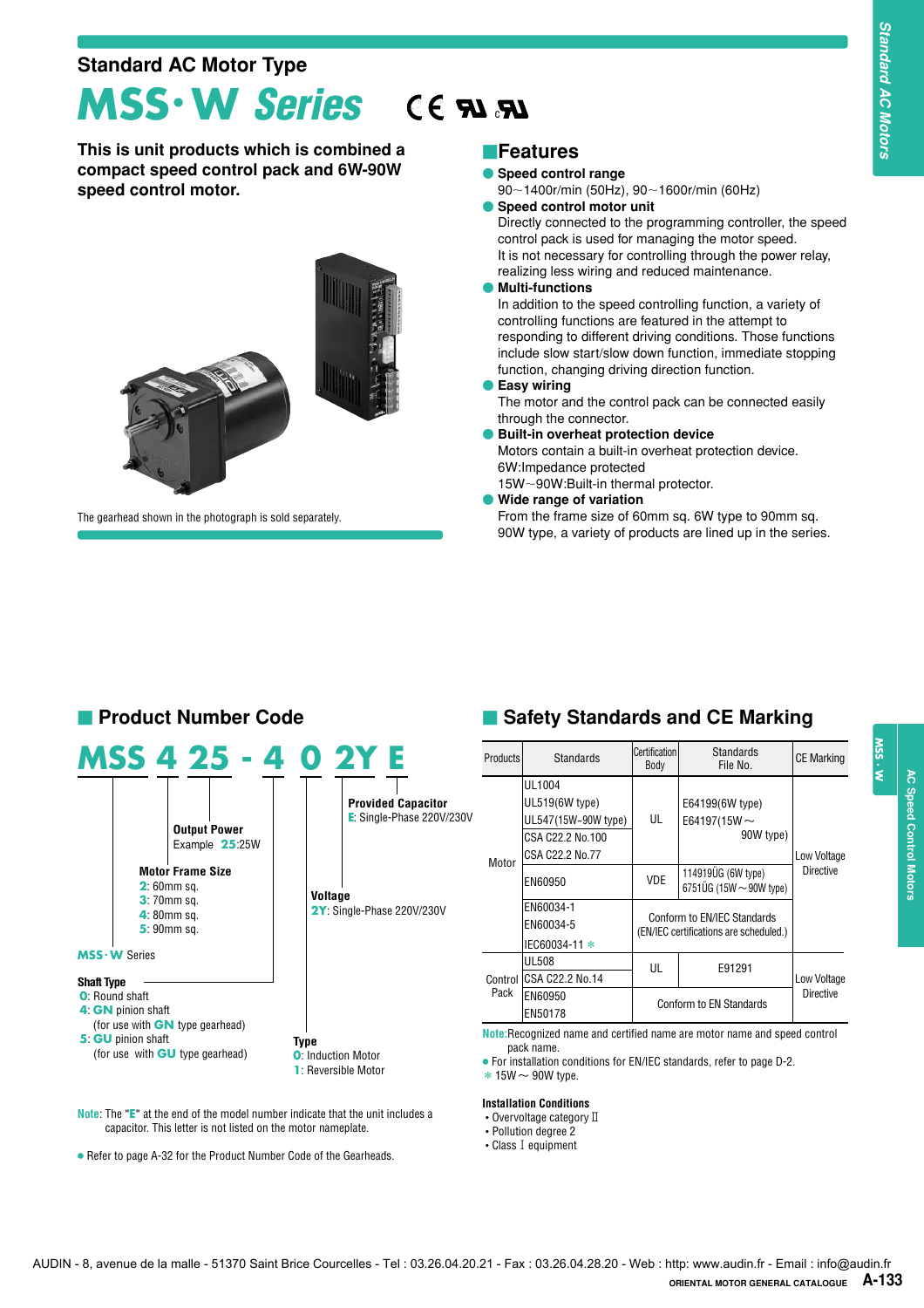#### **Product Lines**

#### **Induction Motors**

| <b>Output Power</b><br>(W) | Pinion shaft type   | Round shaft type    |
|----------------------------|---------------------|---------------------|
| 6                          | <b>MSS206-402YE</b> | <b>MSS206-002YE</b> |
| 15                         | MSS315-402YE        | <b>MSS315-002YE</b> |
| 25                         | <b>MSS425-402YE</b> | <b>MSS425-002YE</b> |
| 40                         | <b>MSS540-402YE</b> | <b>MSS540-002YE</b> |
| 60                         | <b>MSS560-502YE</b> | <b>MSS560-002YE</b> |
| 90                         | <b>MSS590-502YE</b> | <b>MSS590-002YE</b> |

#### **• Reversible Motors**

| <b>Output Power</b><br>(W) | Pinion shaft type | Round shaft type |
|----------------------------|-------------------|------------------|
| 6                          | MSS206-412YE      | MSS206-012YE     |
| 15                         | MSS315-412YE      | MSS315-012YE     |
| 25                         | MSS425-412YE      | MSS425-012YE     |
| 40                         | MSS540-412YE      | MSS540-012YE     |
| 60                         | MSS560-512YE      | MSS560-012YE     |
| 90                         | MSS590-512YE      | MSS590-012YE     |
|                            |                   |                  |

#### $\blacksquare$  Specifications

#### **Induction Motors – Continuous Rating**

|                | (W)<br>6<br>15<br>25                              | Pinion shaft type                                                                                                                                                                                                                                                                                                                                                                                                                                                                                                    |                 | Round shaft type                    |                                 |                                                                      | <b>Output Power</b>      |                                   | Pinion shaft type                  |                              | Round shaft type             |           |  |
|----------------|---------------------------------------------------|----------------------------------------------------------------------------------------------------------------------------------------------------------------------------------------------------------------------------------------------------------------------------------------------------------------------------------------------------------------------------------------------------------------------------------------------------------------------------------------------------------------------|-----------------|-------------------------------------|---------------------------------|----------------------------------------------------------------------|--------------------------|-----------------------------------|------------------------------------|------------------------------|------------------------------|-----------|--|
|                |                                                   |                                                                                                                                                                                                                                                                                                                                                                                                                                                                                                                      |                 |                                     |                                 |                                                                      | (W)<br>6                 |                                   |                                    |                              |                              |           |  |
|                |                                                   | MSS206-402YE<br>MSS315-402YE                                                                                                                                                                                                                                                                                                                                                                                                                                                                                         |                 | MSS206-002YE<br><b>MSS315-002YE</b> |                                 |                                                                      | 15                       |                                   | MSS206-412YE<br>MSS315-412YE       |                              | MSS206-012YE<br>MSS315-012YE |           |  |
|                |                                                   | MSS425-402YE                                                                                                                                                                                                                                                                                                                                                                                                                                                                                                         |                 | <b>MSS425-002YE</b>                 |                                 |                                                                      | 25                       |                                   | <b>MSS425-412YE</b>                |                              | MSS425-012YE                 |           |  |
|                | 40                                                | MSS540-402YE                                                                                                                                                                                                                                                                                                                                                                                                                                                                                                         |                 | <b>MSS540-002YE</b>                 |                                 |                                                                      | 40                       |                                   | MSS540-412YE                       |                              | MSS540-012YE                 |           |  |
|                | 60                                                | <b>MSS560-502YE</b>                                                                                                                                                                                                                                                                                                                                                                                                                                                                                                  |                 | <b>MSS560-002YE</b>                 |                                 |                                                                      | 60                       |                                   | MSS560-512YE                       |                              | MSS560-012YE                 |           |  |
|                | 90                                                | <b>MSS590-502YE</b>                                                                                                                                                                                                                                                                                                                                                                                                                                                                                                  |                 | <b>MSS590-002YE</b>                 |                                 |                                                                      | 90                       |                                   | MSS590-512YE                       |                              | MSS590-012YE                 |           |  |
|                | <b>Specifications</b>                             | <b>• Induction Motors - Continuous Rating</b><br>Model                                                                                                                                                                                                                                                                                                                                                                                                                                                               | Output          |                                     | Maximum Voltage Frequency       | Variable<br>Speed Range * 1 1200r / min                              | Permissible Torque       |                                   | Starting                           | Current                      | Power<br>Consumption         | Capacitor |  |
|                | <b>Pinion Shaft Type</b>                          | <b>Round Shaft Type</b>                                                                                                                                                                                                                                                                                                                                                                                                                                                                                              | Power<br>W      | V                                   | Hz                              | r/min                                                                | $mN \cdot m$             | 90r/min<br>$mN \cdot m$           | Torque<br>$mN \cdot m$             | Α                            | W                            |           |  |
| (ZP)           | <b>MSS206-402YE</b>                               | <b>MSS206-002YE</b>                                                                                                                                                                                                                                                                                                                                                                                                                                                                                                  | 6               | 220<br>230<br>230<br>220            | 60<br>50<br>60<br>60            | $90 \sim 1600$<br>$90 \sim 1400$<br>$90 \sim 1600$<br>$90 \sim 1600$ | 50<br>47<br>50<br>125    | $\overline{32}$<br>32<br>32<br>40 | 44<br>44<br>50<br>67               | 0.14<br>0.13<br>0.14<br>0.23 | 27<br>26<br>28<br>46         |           |  |
| Œ              | <b>MSS315-402YE</b>                               | <b>MSS315-002YE</b>                                                                                                                                                                                                                                                                                                                                                                                                                                                                                                  | 15              | 230<br>230<br>220                   | 50<br>60<br>60                  | $90 \sim 1400$<br>$90 \sim 1600$<br>$90 \sim 1600$                   | 125<br>125<br>200        | 40<br>40<br>47                    | 72<br>81<br>120                    | 0.23<br>0.23<br>0.34         | 43<br>46<br>67               |           |  |
| Œ<br><b>TP</b> | <b>MSS425-402YE</b><br><b>MSS540-402YE</b>        | <b>MSS425-002YE</b><br><b>MSS540-002YE</b>                                                                                                                                                                                                                                                                                                                                                                                                                                                                           | 25<br>40        | 230<br>230<br>220<br>230            | 50<br>60<br>60<br>50            | $90 \sim 1400$<br>$90 \sim 1600$<br>$90 \sim 1600$<br>$90 \sim 1400$ | 205<br>185<br>260<br>320 | 50<br>45<br>70<br>65              | 125<br>135<br>190<br>190           | 0.33<br>0.35<br>0.56<br>0.53 | 62<br>68<br>106<br>95        |           |  |
| (TP)           | <b>MSS560-502YE</b>                               | <b>MSS560-002YE</b>                                                                                                                                                                                                                                                                                                                                                                                                                                                                                                  | 60              | 230<br>220<br>230                   | 60<br>60<br>50                  | $90 \sim 1600$<br>$90 \sim 1600$<br>$90 \sim 1400$                   | 240<br>490<br>490        | 70<br>230<br>200                  | 190<br>350<br>350                  | 0.55<br>0.95<br>0.92         | 104<br>180<br>170            |           |  |
|                | <b>MSS590-502YE</b>                               |                                                                                                                                                                                                                                                                                                                                                                                                                                                                                                                      | 90              | 230<br>220<br>230                   | 60<br>60<br>50                  | $90 \sim 1600$<br>$90 \sim 1600$<br>$90 \sim 1400$                   | 490<br>730<br>730        | 230<br>280<br>260                 | 350<br>460<br>460                  | 0.96<br>1.3<br>1.2           | 185<br>236<br>217            |           |  |
| നു             | <b>(2P)</b> These motors are impedance protected. | <b>MSS590-002YE</b><br>These motors contain a built-in thermal protector. When a motor overheats for any reason, the thermal protector is opened and the motor stops. When the motor<br>temperature drops, the thermal protector closes and the motor restarts. Be sure to turn the motor off before inspecting.<br>*1: The speed ranges shown are under no load condition.<br>The "E" at the end of the model number indicate that the unit includes a capacitor. This letter is not listed on the motor nameplate. |                 | 230                                 | 60                              | $90 \sim 1600$                                                       | 730                      | 290                               | 460                                | 1.3                          | 239                          |           |  |
|                |                                                   | Reversible Motors - 30-Minutes Rating<br>Model                                                                                                                                                                                                                                                                                                                                                                                                                                                                       |                 |                                     |                                 |                                                                      | Permissible Torque       |                                   |                                    |                              |                              |           |  |
|                |                                                   |                                                                                                                                                                                                                                                                                                                                                                                                                                                                                                                      | Output<br>Power | V                                   | Maximum Voltage Frequency<br>Hz | Variable<br>Speed Range *1 1200r / min<br>r/min                      |                          | 90r/min                           | Starting<br>Torque<br>$mN \cdot m$ | Current<br>A                 | Power<br>Consumption<br>W    | Capacitor |  |
| ®              | Pinion Shaft Type<br>MSS206-412YE                 | Round Shaft Type<br>MSS206-012YE                                                                                                                                                                                                                                                                                                                                                                                                                                                                                     | W<br>6          | 220<br>230                          | 60<br>50                        | $90 \sim 1600$<br>$90 \sim 1400$                                     | $mN \cdot m$<br>50<br>50 | $mN \cdot m$<br>50<br>50          | 50<br>50                           | 0.16<br>0.15                 | 32<br>30                     |           |  |
| Œ              | MSS315-412YE                                      | MSS315-012YE                                                                                                                                                                                                                                                                                                                                                                                                                                                                                                         | 15              | 230<br>220<br>230                   | 60<br>60<br>50                  | $90 \sim 1600$<br>$90 \sim 1600$<br>$90 \sim 1400$                   | 50<br>125<br>125         | 50<br>90<br>90                    | 50<br>104<br>120                   | 0.16<br>0.29<br>0.28         | 32<br>58<br>55               |           |  |
| Œ              | MSS425-412YE                                      | <b>MSS425-012YE</b>                                                                                                                                                                                                                                                                                                                                                                                                                                                                                                  | 25              | 230<br>220<br>230<br>230            | 60<br>60<br>50<br>60            | $90 \sim 1600$<br>$90 \sim 1600$<br>$90 \sim 1400$<br>$90 \sim 1600$ | 125<br>205<br>205<br>205 | 89<br>100<br>100<br>100           | 120<br>145<br>150<br>150           | 0.29<br>0.43<br>0.43<br>0.43 | 58<br>88<br>84<br>88         |           |  |
| œ              | MSS540-412YE                                      | MSS540-012YE                                                                                                                                                                                                                                                                                                                                                                                                                                                                                                         | 40              | 220<br>230<br>230                   | 60<br>50<br>60                  | $90 \sim 1600$<br>$90 \sim 1400$<br>$90 \sim 1600$                   | 320<br>320<br>320        | 145<br>145<br>145                 | 260<br>260<br>260                  | 0.71<br>0.72<br>0.71         | 130<br>127<br>129            |           |  |
| œ              | MSS560-512YE                                      | MSS560-012YE                                                                                                                                                                                                                                                                                                                                                                                                                                                                                                         | 60              | 220<br>230<br>230<br>220            | 60<br>50<br>60<br>60            | $90 \sim 1600$<br>$90 \sim 1400$<br>$90 \sim 1600$<br>$90 \sim 1600$ | 490<br>490<br>490<br>730 | 250<br>250<br>250<br>260          | 440<br>440<br>440<br>540           | 1.0<br>1.0<br>1.0<br>1.4     | 199<br>194<br>199<br>253     |           |  |

#### **Reversible Motors – 30-Minutes Rating**

|               |                          | Model               | Maximum<br>Output |                   | Voltage Frequency | Variable<br>Speed Range *1                                  | Permissible Torque            |                         | Starting<br>Torque | Current              | Power<br>Consumption | Capacitor                             |
|---------------|--------------------------|---------------------|-------------------|-------------------|-------------------|-------------------------------------------------------------|-------------------------------|-------------------------|--------------------|----------------------|----------------------|---------------------------------------|
|               | <b>Pinion Shaft Type</b> | Round Shaft Type    | Power<br>W        | V                 | <b>Hz</b>         | r/min                                                       | 1200 $r/m$ in<br>$mN \cdot m$ | 90r/min<br>$mN \cdot m$ | $mN \cdot m$       | A                    | W                    | $\mu$ F                               |
| $\mathcal{P}$ | <b>MSS206-412YE</b>      | <b>MSS206-012YE</b> | 6                 | 220<br>230<br>230 | 60<br>50<br>60    | $90 \sim$<br>1600<br>$90 \sim$<br>1400<br>$90 \sim 1600$    | 50<br>50<br>50                | 50<br>50<br>50          | 50<br>50<br>50     | 0.16<br>0.15<br>0.16 | 32<br>30<br>32       | 0.8<br>0.8<br>0.8                     |
| <b>TP</b>     | <b>MSS315-412YE</b>      | <b>MSS315-012YE</b> | 15                | 220<br>230<br>230 | 60<br>50<br>60    | $90 \sim$<br>1600<br>$90 \sim$<br>1400<br>1600<br>$90 \sim$ | 125<br>125<br>125             | 90<br>90<br>89          | 104<br>120<br>120  | 0.29<br>0.28<br>0.29 | 58<br>55<br>58       | 1.5<br>1.5<br>1.5                     |
| <b>TP</b>     | <b>MSS425-412YE</b>      | <b>MSS425-012YE</b> | 25                | 220<br>230<br>230 | 60<br>50<br>60    | $90 \sim$<br>1600<br>$90 \sim$<br>1400<br>1600<br>$90 \sim$ | 205<br>205<br>205             | 100<br>100<br>100       | 145<br>150<br>150  | 0.43<br>0.43<br>0.43 | 88<br>84<br>88       | $\overline{2}$<br>2<br>$\overline{2}$ |
| Œ             | <b>MSS540-412YE</b>      | <b>MSS540-012YE</b> | 40                | 220<br>230<br>230 | 60<br>50<br>60    | $90 \sim$<br>1600<br>$90 \sim$<br>1400<br>$90 \sim 1600$    | 320<br>320<br>320             | 145<br>145<br>145       | 260<br>260<br>260  | 0.71<br>0.72<br>0.71 | 130<br>127<br>129    | 3.5<br>3.5<br>3.5                     |
| Œ             | <b>MSS560-512YE</b>      | <b>MSS560-012YE</b> | 60                | 220<br>230<br>230 | 60<br>50<br>60    | 1600<br>$90 \sim$<br>$90 \sim$<br>1400<br>$90 \sim 1600$    | 490<br>490<br>490             | 250<br>250<br>250       | 440<br>440<br>440  | 1.0<br>1.0<br>1.0    | 199<br>194<br>199    | 5<br>5<br>5                           |
| Œ             | <b>MSS590-512YE</b>      | <b>MSS590-012YE</b> |                   | 220<br>230<br>230 | 60<br>50<br>60    | $90 \sim$<br>1600<br>$90 \sim$<br>1400<br>1600<br>$90 \sim$ | 730<br>730<br>730             | 260<br>260<br>260       | 540<br>540<br>540  | 1.4<br>1.3<br>1.4    | 253<br>236<br>258    |                                       |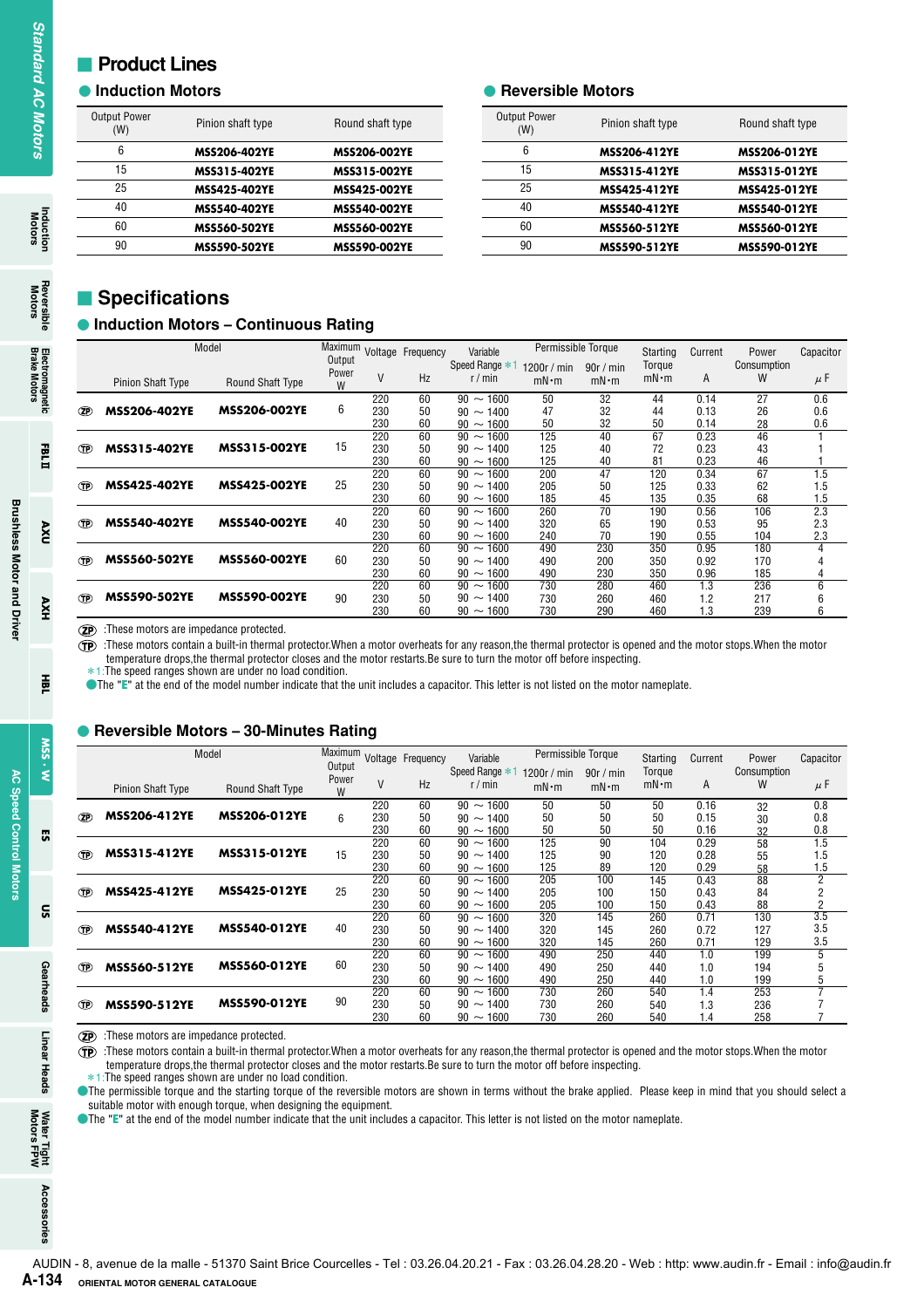#### **E** General Specifications of Motors

| Item                         | Specifications                                                                                                             |
|------------------------------|----------------------------------------------------------------------------------------------------------------------------|
| <b>Insulation Resistance</b> | 100M $\Omega$ or more when 500V DC is applied between the windings and the frame.                                          |
| Dielectric Strength          | Sufficient to withstand 1.5kV at 50Hz and 60Hz applied between the windings and the frame.                                 |
| <b>Temperature Rise</b>      | 80°C or less measured by the resistance change method after rated motor operation with                                     |
|                              | connecting a gearhead or equivalent heat radiation plate. $*$                                                              |
| <b>Insulation Class</b>      | Class B $(130^{\circ}C)$                                                                                                   |
| <b>Overheat Protection</b>   | <b>MSS206</b> Type have impedance protection. All others have built-in thermal protector (Automatic                        |
|                              | return type) Operating temperature, open:130 $^{\circ}$ C $\pm$ 5 $^{\circ}$ C close:82 $^{\circ}$ C $\pm$ 15 $^{\circ}$ C |
| Ambient Temperature Range    | $-10^{\circ}$ C $\sim$ +40 $^{\circ}$ C                                                                                    |
| <b>Ambient Humidity</b>      | 85% maximum (noncondensing)                                                                                                |
| Degree of protection         | MSS206, MSS315, MSS425, MSS540 Type:IP20                                                                                   |
|                              | <b>MSS560, MSS590</b> Type:IP40                                                                                            |

|                    |                 | Unit=mm                   |
|--------------------|-----------------|---------------------------|
| Model              | Output<br>power | $W \times D \times t$     |
| <b>MSS206</b> Type | 6W              | $115\times115\times5$     |
| <b>MSS315</b> Type | <b>15W</b>      | $125\times125\times5$     |
| MSS425 Type        | <b>25W</b>      | $135 \times 135 \times 5$ |
| MSS540 Type        | 40W             | $165\times165\times5$     |
| MSS560 Type        | 60W             | $200 \times 200 \times 5$ |
| <b>MSS590</b> Type | 90W             | $200 \times 200 \times 5$ |

#### **E**General Specifications of Speed Control Packs

| Item                         | Specifications                                                                                                                                                                                      |
|------------------------------|-----------------------------------------------------------------------------------------------------------------------------------------------------------------------------------------------------|
| Voltage                      | Single-Phase $220V \pm 10\%$ 60Hz, Single-Phase $230V \pm 10\%$ 50/60Hz                                                                                                                             |
| Function                     | Speed Control, CW/CCW Instantaneous Direction Change, Instantaneous Stop, Slow Start/Slow down                                                                                                      |
|                              | Voltage: $DC24V \pm 10\%$ 0.1Amin.                                                                                                                                                                  |
| Control Input                | Signal Input: CW/CCW/FREE/SPEED SET Photocoupler Input Contact capacity: DC24V 10mA                                                                                                                 |
|                              | Speed controller input signal, External speed potentiometer $(0\sim 20k\Omega)$ or DC power supply $(0\sim 5V$ DC)                                                                                  |
| Speed Range                  | $50$ Hz: $90 \sim 1400$ r/min 60Hz: $90 \sim 1600$ r/min                                                                                                                                            |
| <b>Insulation Resistance</b> | 100MΩ or more when 500V DC is applied between the PE terminal and the power supply input terminals, the signal input terminals and the power supply input terminals.                                |
| Dielectric Strength          | Sufficient to withstand 1.5kV(3kV)AC at 50Hz and 60Hz applied between the PE terminal and the power supply input terminals (the signal input terminals and the power input terminals) for 1 minute. |
| Ambient Temperature Range    | $0$ ~+40°C                                                                                                                                                                                          |
| Degree of protection         | <b>IP10</b>                                                                                                                                                                                         |
| <b>Ambient Humidity</b>      | 85% maximum (noncondensing)                                                                                                                                                                         |

#### **External List of Motor and Speed Control Pack Combinations**

|                                               |                                                 |                                                                                                                                                                                         |                      | After rated motor operation under normal ambient temperature and humidity. |                 |                                                                                                                                                                                                     | (material: aluminum)       |                      | Unit=mm                                            |
|-----------------------------------------------|-------------------------------------------------|-----------------------------------------------------------------------------------------------------------------------------------------------------------------------------------------|----------------------|----------------------------------------------------------------------------|-----------------|-----------------------------------------------------------------------------------------------------------------------------------------------------------------------------------------------------|----------------------------|----------------------|----------------------------------------------------|
|                                               | Item                                            |                                                                                                                                                                                         |                      | Specifications                                                             |                 |                                                                                                                                                                                                     |                            | Output               |                                                    |
|                                               | <b>Insulation Resistance</b>                    | 100M $\Omega$ or more when 500V DC is applied between the windings and the frame.                                                                                                       |                      |                                                                            |                 |                                                                                                                                                                                                     | Model                      | power                | $W \times D \times t$                              |
|                                               | <b>Dielectric Strength</b>                      | Sufficient to withstand 1.5kV at 50Hz and 60Hz applied between the windings and the frame.                                                                                              |                      |                                                                            |                 |                                                                                                                                                                                                     | MSS206 Type                | 6W                   | $115\times115\times5$                              |
|                                               | <b>Temperature Rise</b>                         | 80°C or less measured by the resistance change method after rated motor operation with                                                                                                  |                      |                                                                            |                 |                                                                                                                                                                                                     | $MSS315$ Type              | <b>15W</b>           | $125 \times 125 \times 5$                          |
| <b>Insulation Class</b>                       |                                                 | connecting a gearhead or equivalent heat radiation plate. *<br>Class B $(130^{\circ}C)$                                                                                                 |                      |                                                                            |                 |                                                                                                                                                                                                     | MSS425 Type<br>MSS540 Type | <b>25W</b><br>40W    | $135 \times 135 \times 5$<br>$165\times165\times5$ |
|                                               |                                                 |                                                                                                                                                                                         |                      |                                                                            |                 | <b>MSS206</b> Type have impedance protection. All others have built-in thermal protector (Automatic                                                                                                 | MSS560 Type                | 60W                  | $200 \times 200 \times 5$                          |
|                                               | Overheat Protection                             | return type) Operating temperature, open:130°C $\pm$ 5°C close:82°C $\pm$ 15°C                                                                                                          |                      |                                                                            |                 |                                                                                                                                                                                                     | MSS590 Type                | 90W                  | $200 \times 200 \times 5$                          |
|                                               | Ambient Temperature Range                       | $-10^{\circ}$ C $-+40^{\circ}$ C                                                                                                                                                        |                      |                                                                            |                 |                                                                                                                                                                                                     |                            |                      |                                                    |
|                                               | <b>Ambient Humidity</b>                         | 85% maximum (noncondensing)                                                                                                                                                             |                      |                                                                            |                 |                                                                                                                                                                                                     |                            |                      |                                                    |
|                                               | Degree of protection                            | <b>MSS206, MSS315, MSS425, MSS540 Type:IP20</b><br><b>MSS560, MSS590</b> Type:IP40                                                                                                      |                      |                                                                            |                 |                                                                                                                                                                                                     |                            |                      |                                                    |
|                                               |                                                 |                                                                                                                                                                                         |                      |                                                                            |                 |                                                                                                                                                                                                     |                            |                      |                                                    |
|                                               |                                                 | <b>General Specifications of Speed Control Packs</b>                                                                                                                                    |                      |                                                                            |                 |                                                                                                                                                                                                     |                            |                      |                                                    |
|                                               | Item                                            |                                                                                                                                                                                         |                      |                                                                            |                 | Specifications                                                                                                                                                                                      |                            |                      |                                                    |
| Voltage<br>Function                           |                                                 | Single-Phase $220V \pm 10\%$ 60Hz, Single-Phase $230V \pm 10\%$ 50/60Hz                                                                                                                 |                      |                                                                            |                 | Speed Control, CW/CCW Instantaneous Direction Change, Instantaneous Stop, Slow Start/Slow down                                                                                                      |                            |                      |                                                    |
|                                               |                                                 | Voltage: $DC24V \pm 10\%$ 0.1Amin.                                                                                                                                                      |                      |                                                                            |                 |                                                                                                                                                                                                     |                            |                      |                                                    |
| Control Input                                 |                                                 |                                                                                                                                                                                         |                      |                                                                            |                 | Signal Input: CW/CCW/FREE/SPEED SET Photocoupler Input Contact capacity: DC24V 10mA                                                                                                                 |                            |                      |                                                    |
|                                               |                                                 |                                                                                                                                                                                         |                      |                                                                            |                 | Speed controller input signal, External speed potentiometer $(0\sim 20k\Omega)$ or DC power supply $(0\sim 5V$ DC)                                                                                  |                            |                      |                                                    |
| Speed Range                                   |                                                 | 50Hz: $90\sim$ 1400r/min 60Hz: $90\sim$ 1600r/min                                                                                                                                       |                      |                                                                            |                 |                                                                                                                                                                                                     |                            |                      |                                                    |
|                                               | <b>Insulation Resistance</b>                    |                                                                                                                                                                                         |                      |                                                                            |                 | 100MΩ or more when 500V DC is applied between the PE terminal and the power supply input terminals, the signal input terminals and the power supply input terminals.                                |                            |                      |                                                    |
|                                               | Dielectric Strength                             |                                                                                                                                                                                         |                      |                                                                            |                 | Sufficient to withstand 1.5kV(3kV)AC at 50Hz and 60Hz applied between the PE terminal and the power supply input terminals (the signal input terminals and the power input terminals) for 1 minute. |                            |                      |                                                    |
|                                               |                                                 |                                                                                                                                                                                         |                      |                                                                            |                 |                                                                                                                                                                                                     |                            |                      |                                                    |
|                                               | Ambient Temperature Range                       | $0 - +40$ °C                                                                                                                                                                            |                      |                                                                            |                 |                                                                                                                                                                                                     |                            |                      |                                                    |
|                                               | Degree of protection<br><b>Ambient Humidity</b> | IP <sub>10</sub><br>85% maximum (noncondensing)<br><b>List of Motor and Speed Control Pack Combinations</b><br>Model numbers for motor speed control pack combinations are shown below. | <b>Speed Control</b> | <b>Junction Cable</b>                                                      | Output<br>Power |                                                                                                                                                                                                     |                            | <b>Speed Control</b> | <b>Junction Cable</b>                              |
|                                               | <b>Unit Model</b>                               | <b>Motor Model</b>                                                                                                                                                                      | Pack Model           | Model                                                                      | (W)             | <b>Unit Model</b>                                                                                                                                                                                   | <b>Motor Model</b>         | Pack Model           | Model                                              |
|                                               | MSS206-402YE                                    | USM206-402W                                                                                                                                                                             |                      |                                                                            | 6               | MSS206-412YE                                                                                                                                                                                        | USM206-412W                |                      |                                                    |
|                                               | MSS206-002YE                                    | USM206-002W                                                                                                                                                                             |                      |                                                                            |                 | MSS206-012YE                                                                                                                                                                                        | USM206-012W                |                      |                                                    |
|                                               | <b>MSS315-402YE</b>                             | USM315-402W                                                                                                                                                                             |                      |                                                                            | 15              | MSS315-412YE                                                                                                                                                                                        | USM315-412W                |                      |                                                    |
|                                               | MSS315-002YE                                    | USM315-002W                                                                                                                                                                             |                      | CC005SS052B                                                                |                 | MSS315-012YE                                                                                                                                                                                        | USM315-012W                |                      | CC005SS052B                                        |
|                                               | MSS425-402YE                                    | USM425-402W                                                                                                                                                                             |                      |                                                                            | 25              | MSS425-412YE                                                                                                                                                                                        | USM425-412W                |                      |                                                    |
|                                               | MSS425-002YE                                    | USM425-002W                                                                                                                                                                             | MSP-2Y               |                                                                            |                 | MSS425-012YE                                                                                                                                                                                        | USM425-012W                | MSP-2Y               |                                                    |
|                                               | <b>MSS540-402YE</b>                             | USM540-402W                                                                                                                                                                             |                      |                                                                            | 40              | MSS540-412YE                                                                                                                                                                                        | USM540-412W                |                      |                                                    |
| Output<br>Power<br>(W)<br>6<br>15<br>25<br>40 | <b>MSS540-002YE</b>                             | USM540-002W                                                                                                                                                                             |                      |                                                                            |                 | MSS540-012YE                                                                                                                                                                                        | USM540-012W                |                      |                                                    |
|                                               | <b>MSS560-502YE</b>                             | USM560-502W                                                                                                                                                                             |                      |                                                                            | 60              | MSS560-512YE                                                                                                                                                                                        | USM560-512W                |                      |                                                    |
| 60                                            | MSS560-002YE<br><b>MSS590-502YE</b>             | USM560-002W<br>USM590-502W                                                                                                                                                              |                      | CC005SS072                                                                 |                 | MSS560-012YE<br>MSS590-512YE                                                                                                                                                                        | USM560-012W<br>USM590-512W |                      | CC005SS072                                         |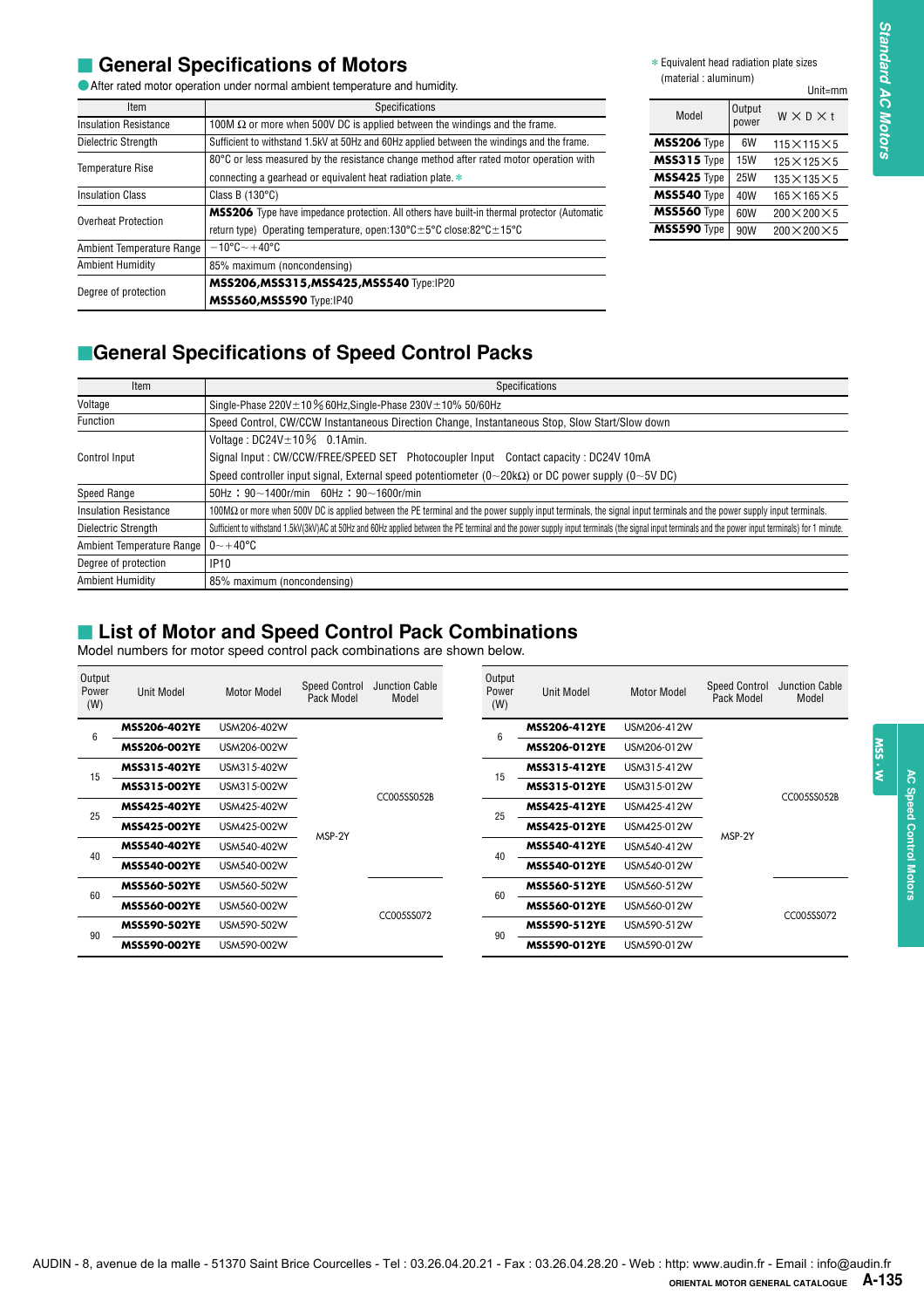#### **Example: Torque-Speed Characteristics**

#### $\bullet$  **Induction Motors**













Induction<br>Motors

**Reversible<br>Motors** 

 $\mathbf{Q}$ 

HXV

픑

SSM  $\dot{\tilde{\mathbf{z}}}$ 

**G** 

 $\tilde{a}$ 

Gearheads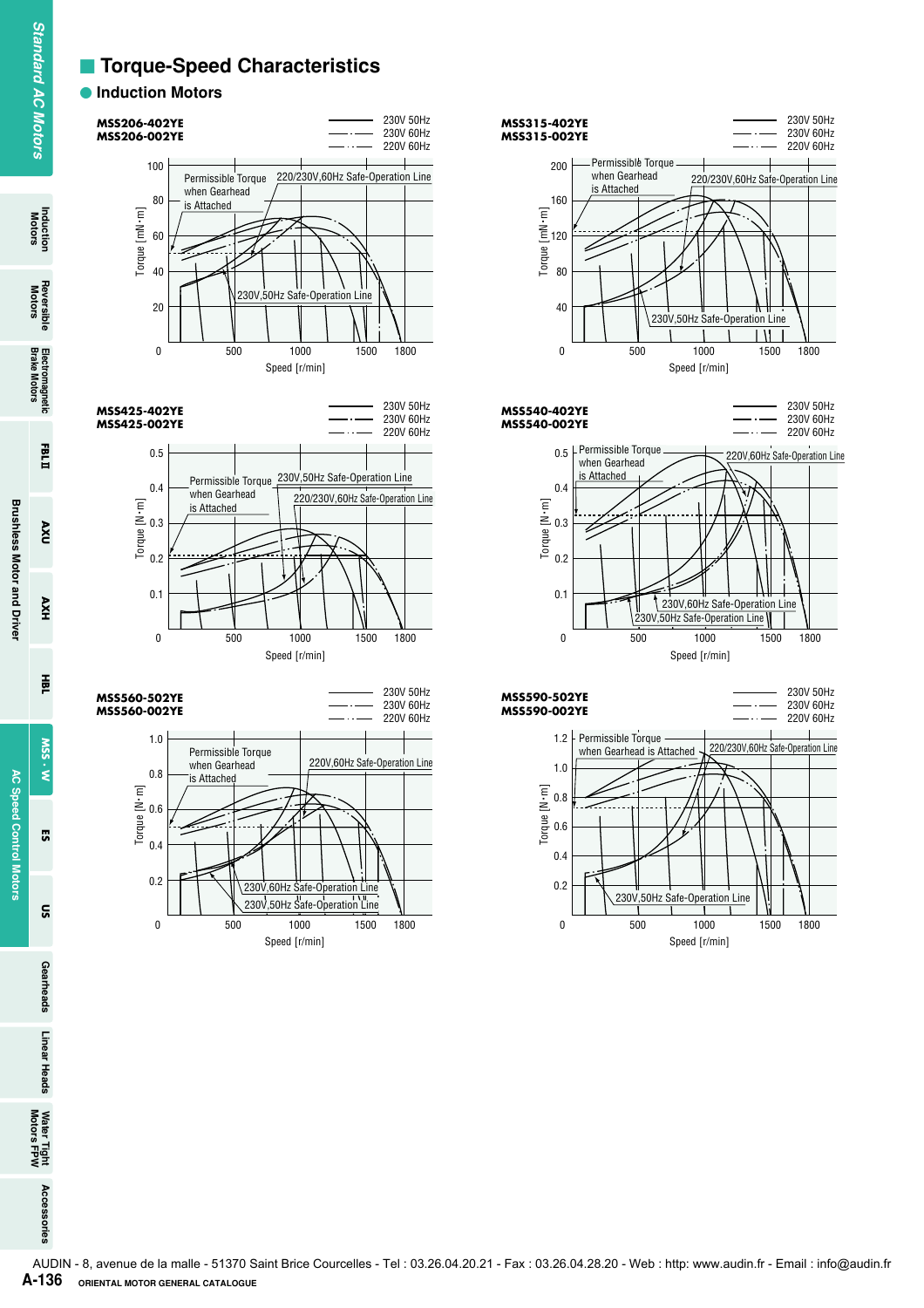#### **• Reversible Motors**













**AC Speed Control Motors AC Speed Control Motors**

W.SS.W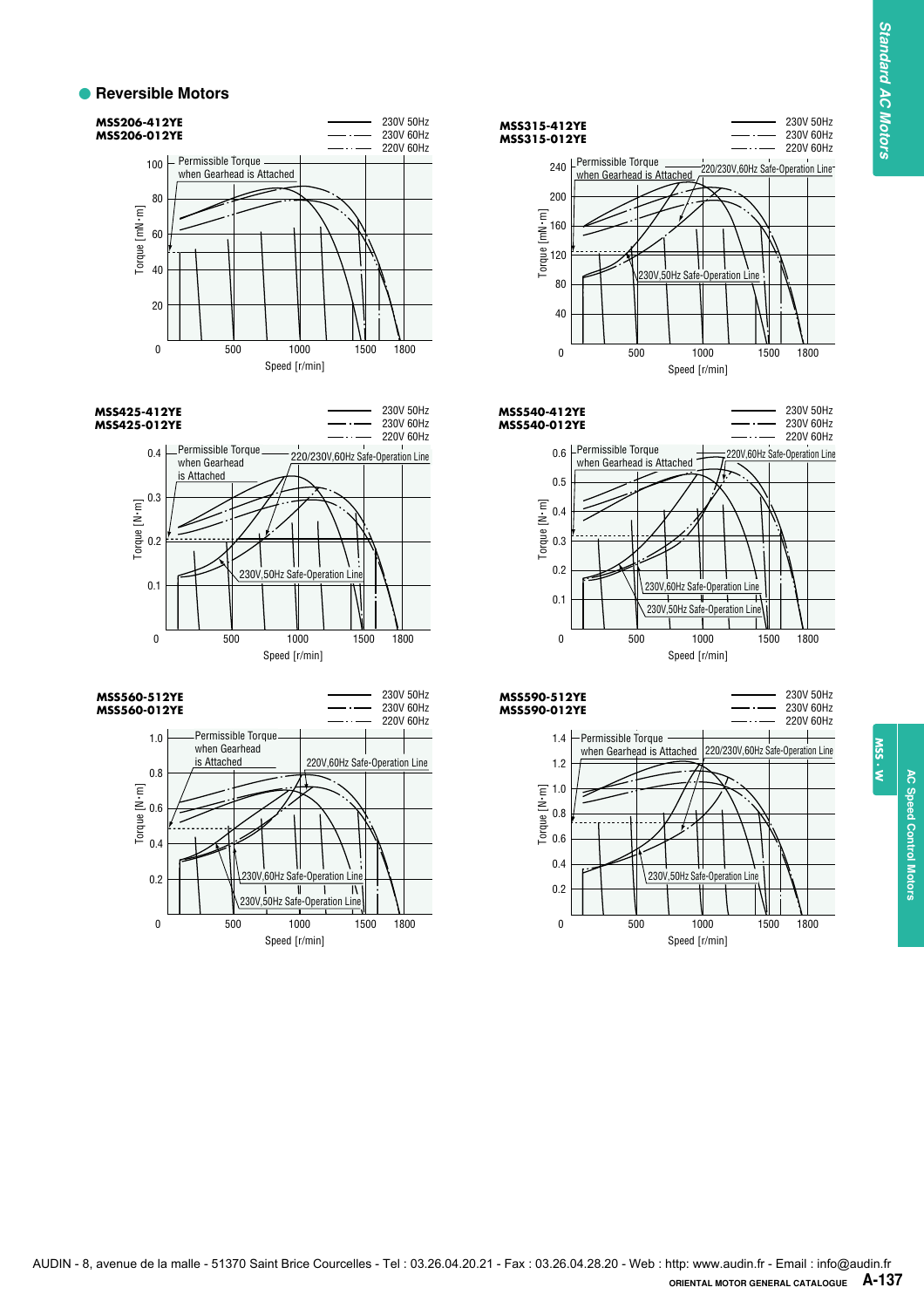#### **E** Speed Range when Gearheads is Attached

| - - - - -         | - -  |     |     | - - - |     |     |     |      |     |    |     |    |                 |                     |     |          |    |                   |     |             | Unit $=r/m$ in |
|-------------------|------|-----|-----|-------|-----|-----|-----|------|-----|----|-----|----|-----------------|---------------------|-----|----------|----|-------------------|-----|-------------|----------------|
| Gear Ratio        |      | з   |     |       |     | 7.5 | o   | 12.5 | 15  | 18 | 25  | 30 | 36              | 50                  | 60  | 75       | 90 | 100               | 120 | 150         | 180            |
| <b>High Speed</b> | 50Hz | 466 | 388 | 280   | 233 | 186 | 155 | 112  | 93  | 77 | 56  | 46 | 38<br>--------- | 28<br>------------- | 23  | 18       |    | 14<br>----------- |     | ----------- |                |
|                   | 60Hz | 533 | 444 | 320   | 266 | 213 | 177 | 128  | 106 | 88 | 64  | 53 | 44              | 32                  | 26  | 21       |    | 16                | 13  | 10          | 8.8            |
| Low Speed         |      | 30  | 25  | 18    | 15  | 12  | 10  | 79   |     |    | 3.6 |    | っち<br>ں ے       | $\circ$<br>1.O      | . ب | റ<br>$-$ |    | 0.9               | .75 | 0.6         | 0.5            |

#### **E** Permissible Torque When Gearhead is Attached

#### **Induction Motors**

#### **Single-Phase 230V 50Hz**

| Model               | Gear Ratio | 3     | 3.6           | 5              | 6    | 7.5  | 9    | 12.5 | 15   | 18   | 25   | 30             | 36   | 50  | 60             | 75             | 90  | 100 | 120 | 150 | $UIII = IVIII$<br>180 |
|---------------------|------------|-------|---------------|----------------|------|------|------|------|------|------|------|----------------|------|-----|----------------|----------------|-----|-----|-----|-----|-----------------------|
| <b>MSS206-402YE</b> | 1200r/min  | 0.11  | 0.14          | 0.19           | 0.23 | 0.29 | 0.34 | 0.48 | 0.57 | 0.69 | 0.86 | 1              | 1.2  | 1.6 | 1.9            | 2.3            | 2.8 | 3   | 3   | 3   | 3                     |
| $/2$ GN $\Box$ K    | 90r/min    |       | $0.078$ 0.093 | 0.13           | 0.16 | 0.19 | 0.23 | 0.32 | 0.39 | 0.47 | 0.58 | 0.7            | 0.84 | 1.1 | 1.3            | 1.6            | 1.9 | 2.1 | 2.5 | 3   | 3                     |
| <b>MSS315-402YE</b> | 1200r/min  | 0.3   | 0.36          | 0.51           | 0.61 | 0.76 | 0.91 | 1.3  | 1.5  | 1.8  | 2.3  | 2.7            | 3.3  | 4.1 | 5              | 5              | 5   | 5   | 5   | 5   | 5                     |
| $/3$ GN $\Box$ K    | 90r/min    | 0.097 | 0.12          | 0.16           | 0.19 | 0.24 | 0.29 | 0.41 | 0.49 | 0.58 | 0.73 | 0.88           | 1.1  | 1.3 | 1.6            | $\overline{2}$ | 2.4 | 2.6 | 3.2 | 4   | 4.8                   |
| <b>MSS425-402YE</b> | 1200r/min  | 0.5   | 0.6           | 0.83           |      | 1.2  | 1.5  | 2.1  | 2.5  | 3    | 3.7  | 4.5            | 5.4  | 6.8 | 8              | 8              | 8   | 8   | 8   | 8   | 8                     |
| /4GN $\neg$ K       | 90r/min    | 0.12  | 0.15          | 0.2            | 0.24 | 0.3  | 0.36 | 0.51 | 0.61 | 0.73 | 0.91 | 1.1            | 1.3  | 1.7 | $\overline{2}$ | 2.5            | 3   | 3.3 | 4   | 5   | 5.9                   |
| <b>MSS540-402YE</b> | 1200r/min  | 0.78  | 0.93          | 1.3            | 1.6  | 1.9  | 2.3  | 3.2  | 3.9  | 4.7  | 5.8  | $\overline{7}$ | 8.4  | 10  | 10             | 10             | 10  | 10  | 10  | 10  | 10                    |
| $/5$ GN $\Box$ K    | 90r/min    | 0.16  | 0.19          | 0.26           | 0.32 | 0.39 | 0.47 | 0.66 | 0.79 | 0.95 | 1.2  | 1.4            | 1.7  | 2.1 | 2.6            | 3.2            | 3.9 | 4.3 | 5.1 | 6.4 | 7.7                   |
| <b>MSS560-502YE</b> | 1200r/min  | 1.2   | 1.4           | $\overline{2}$ | 2.4  | 3    | 3.6  | 4.5  | 5.4  | 6.4  | 8.1  | 9.7            | 12   | 16  | 19             | 20             | 20  | 20  | 20  | 20  | 20                    |
| /5GU∏KB             | 90r/min    | 0.49  | 0.58          | 0.81           | 0.97 | 1.2  | 1.5  | 1.8  | 2.2  | 2.6  | 3.3  | $\overline{4}$ | 4.8  | 6.6 | 7.9            | 8.9            | 11  | 12  | 14  | 18  | 20                    |
| <b>MSS590-502YE</b> | 1200r/min  | 1.8   | 2.1           | 3              | 3.5  | 4.4  | 5.3  | 6.7  | 8    | 9.6  | 12   | 14             | 17   | 20  | 20             | 20             | 20  | 20  | 20  | 20  | 20                    |
| /5GU∏KB             | 90r/min    | 0.63  | 0.76          | 1.1            | 1.3  | 1.6  | 1.9  | 2.4  | 2.8  | 3.4  | 4.3  | 5.1            | 6.2  | 8.6 | 10             | 12             | 14  | 15  | 18  | 20  | 20                    |

#### **• Reversible Motors**

#### **Single-Phase 230V 50Hz**

| Gear Ratio                                                                                                                                                                                                                                                                                                                                                                                                                                                |            | 3         | 3.6                | 5              | 6            | 7.5       | 9         | 12.5         | 15       | 18      | 25        | 30             | 36        | 50        | 60             | 75        | 90              | 100       | 120        | Unit $=r/m$ in<br>150     |
|-----------------------------------------------------------------------------------------------------------------------------------------------------------------------------------------------------------------------------------------------------------------------------------------------------------------------------------------------------------------------------------------------------------------------------------------------------------|------------|-----------|--------------------|----------------|--------------|-----------|-----------|--------------|----------|---------|-----------|----------------|-----------|-----------|----------------|-----------|-----------------|-----------|------------|---------------------------|
| <b>High Speed</b>                                                                                                                                                                                                                                                                                                                                                                                                                                         | 50Hz       | 466       | 388                | 280            | 233          | 186       | 155       | 112          | 93       | 77      | 56        | 46             | 38        | 28        | 23             | 18        | 15              | 14        | 11         | 9                         |
| Low Speed                                                                                                                                                                                                                                                                                                                                                                                                                                                 | 60Hz       | 533<br>30 | 444<br>25          | 320<br>18      | 266<br>15    | 213<br>12 | 177<br>10 | 128<br>7.2   | 106<br>6 | 88<br>5 | 64<br>3.6 | 53<br>3        | 44<br>2.5 | 32<br>1.8 | 26<br>1.5      | 21<br>1.2 | 17<br>1         | 16<br>0.9 | 13<br>0.75 | 10<br>0.6                 |
| Permissible Torque When Gearhead is Attached<br>The permissible torque with decimal gearhead with a gear ratio of 10 is;<br>$2$ GN $\Box$ K: 3N·m $3$ GN $\Box$ K: 6N·m $4$ GN $\Box$ K: 8N·m (for 1/25 ~ 1/36: 6N·m) $5$ GN $\Box$ K: 10N·m $5$ GU $\Box$ KB: 20N·m<br>Right-Angle gearheads may be connected to MSS425, MSS540, MSS560 and MSS590 types. Refer to page A-180 for further detail.<br><b>• Induction Motors</b><br>Single-Phase 230V 50Hz |            |           |                    |                |              |           |           |              |          |         |           |                |           |           |                |           |                 |           |            |                           |
| Model                                                                                                                                                                                                                                                                                                                                                                                                                                                     | Gear Ratio | з         | 3.6                | 5              | 6            | 7.5       | 9         | 12.5         | 15       | 18      | 25        | 30             | 36        | 50        | 60             | 75        | 90              | 100       | 120        | $Unit = N \cdot m$<br>150 |
|                                                                                                                                                                                                                                                                                                                                                                                                                                                           | 1200r/min  | 0.11      | 0.14               | 0.19           | 0.23         | 0.29      | 0.34      | 0.48         | 0.57     | 0.69    | 0.86      | $\mathbf{1}$   | 1.2       | 1.6       | 1.9            | 2.3       | 2.8             | 3         | 3          | 3                         |
| MSS206-402YE<br>/2GN $\Box$ K                                                                                                                                                                                                                                                                                                                                                                                                                             | 90r/min    |           | $0.078 \mid 0.093$ | 0.13           | 0.16         | 0.19      | 0.23      | 0.32         | 0.39     | 0.47    | 0.58      | 0.7            | 0.84      | 1.1       | 1.3            | 1.6       | 1.9             | 2.1       | 2.5        | 3                         |
| <b>MSS315-402YE</b>                                                                                                                                                                                                                                                                                                                                                                                                                                       | 1200r/min  | 0.3       | 0.36               | 0.51           | 0.61         | 0.76      | 0.91      | 1.3          | 1.5      | 1.8     | 2.3       | 2.7            | 3.3       | 4.1       | 5              | 5         | 5               | 5         | 5          | 5                         |
| $/3$ GN $\Box$ K                                                                                                                                                                                                                                                                                                                                                                                                                                          | 90r/min    | 0.097     | 0.12               | 0.16           | 0.19         | 0.24      | 0.29      | 0.41         | 0.49     | 0.58    | 0.73      | 0.88           | 1.1       | 1.3       | 1.6            | 2         | 2.4             | 2.6       | 3.2        | 4                         |
|                                                                                                                                                                                                                                                                                                                                                                                                                                                           | 1200r/min  | 0.5       | 0.6                | 0.83           | 1            | 1.2       | 1.5       | 2.1          | 2.5      | 3       | 3.7       | 4.5            | 5.4       | 6.8       | 8              | 8         | 8               | 8         | 8          | 8                         |
| <b>MSS425-402YE</b><br>/4GN□K                                                                                                                                                                                                                                                                                                                                                                                                                             | 90r/min    | 0.12      | 0.15               | 0.2            | 0.24         | 0.3       | 0.36      | 0.51         | 0.61     | 0.73    | 0.91      | 1.1            | 1.3       | 1.7       | $\overline{2}$ | 2.5       | 3               | 3.3       | 4          | 5                         |
| <b>MSS540-402YE</b>                                                                                                                                                                                                                                                                                                                                                                                                                                       | 1200r/min  | 0.78      | 0.93               | 1.3            | 1.6          | 1.9       | 2.3       | 3.2          | 3.9      | 4.7     | 5.8       | $\overline{7}$ | 8.4       | 10        | 10             | 10        | 10 <sup>°</sup> | 10        | 10         | 10                        |
| /5GN $\Box$ K                                                                                                                                                                                                                                                                                                                                                                                                                                             | 90r/min    | 0.16      | 0.19               | 0.26           | 0.32         | 0.39      | 0.47      | 0.66         | 0.79     | 0.95    | 1.2       | 1.4            | 1.7       | 2.1       | 2.6            | 3.2       | 3.9             | 4.3       | 5.1        | 6.4                       |
| <b>MSS560-502YE</b>                                                                                                                                                                                                                                                                                                                                                                                                                                       | 1200r/min  | 1.2       | 1.4                | $\overline{2}$ | 2.4          | 3         | 3.6       | 4.5          | 5.4      | 6.4     | 8.1       | 9.7            | 12        | 16        | 19             | 20        | 20              | 20        | 20         | 20                        |
| /5GU□KB                                                                                                                                                                                                                                                                                                                                                                                                                                                   | 90r/min    | 0.49      | 0.58               | 0.81           | 0.97         | 1.2       | 1.5       | 1.8          | 2.2      | 2.6     | 3.3       | 4              | 4.8       | 6.6       | 7.9            | 8.9       | 11              | 12        | 14         | 18                        |
| <b>MSS590-502YE</b>                                                                                                                                                                                                                                                                                                                                                                                                                                       | 1200r/min  | 1.8       | 2.1                | 3              | 3.5          | 4.4       | 5.3       | 6.7          | 8        | 9.6     | 12        | 14             | 17        | 20        | 20             | 20        | 20              | 20        | 20         | 20                        |
| /5GU□KB                                                                                                                                                                                                                                                                                                                                                                                                                                                   | 90r/min    | 0.63      | 0.76               | 1.1            | 1.3          | 1.6       | 1.9       | 2.4          | 2.8      | 3.4     | 4.3       | 5.1            | 6.2       | 8.6       | 10             | 12        | 14              | 15        | 18         | 20                        |
| • Reversible Motors<br>Single-Phase 230V 50Hz<br>Model                                                                                                                                                                                                                                                                                                                                                                                                    | Gear Ratio | 3         | 3.6                | 5              | 6            | 7.5       | 9         | 12.5         | 15       | 18      | 25        | 30             | 36        | 50        | 60             | 75        | 90              | 100       | 120        | $Unit = N \cdot m$<br>150 |
|                                                                                                                                                                                                                                                                                                                                                                                                                                                           | 1200r/min  | 0.12      | 0.15               | 0.2            | 0.24         | 0.3       | 0.36      | 0.51         | 0.61     | 0.73    | 0.91      | 1.1            | 1.3       | 1.7       | $\overline{2}$ | 2.5       | 3               | 3         | 3          | 3                         |
|                                                                                                                                                                                                                                                                                                                                                                                                                                                           |            |           |                    |                |              |           |           |              |          | 0.73    | 0.91      | 1.1            | 1.3       | 1.7       | $\overline{2}$ | 2.5       | 3               | 3         | 3          | 3                         |
| MSS206-412YE<br>/2GN $\Box$ K                                                                                                                                                                                                                                                                                                                                                                                                                             | 90r/min    | 0.12      | 0.15               | 0.2            | 0.24         | 0.3       | 0.36      | 0.51         | 0.61     |         |           |                |           |           |                |           |                 |           |            |                           |
| MSS315-412YE                                                                                                                                                                                                                                                                                                                                                                                                                                              | 1200r/min  | 0.3       | 0.36               | 0.51           | 0.61         | 0.76      | 0.91      | 1.3          | 1.5      | 1.8     | 2.3       | 2.7            | 3.3       | 4.1       | 5              | 5         | 5               | 5         | 5          | 5                         |
| $/3$ GN $\Box$ K                                                                                                                                                                                                                                                                                                                                                                                                                                          | 90r/min    | 0.22      | 0.26               | 0.36           | 0.44         | 0.55      | 0.66      | 0.91         | 1.1      | 1.3     | 1.6       | 2              | 2.4       | 3.0       | 3.6            | 4.5       | 5               | 5         | 5          | 5                         |
| MSS425-412YE                                                                                                                                                                                                                                                                                                                                                                                                                                              | 1200r/min  | 0.5       | 0.6                | 0.83           | $\mathbf{1}$ | 1.2       | 1.5       | 2.1          | 2.5      | 3       | 3.7       | 4.5            | 5.4       | 6.8       | 8              | 8         | 8               | 8         | 8          | 8                         |
| /4GN $\Box$ K                                                                                                                                                                                                                                                                                                                                                                                                                                             | 90r/min    | 0.24      | 0.29               | 0.41           | 0.49         | 0.61      | 0.73      | $\mathbf{1}$ | 1.2      | 1.5     | 1.8       | 2.2            | 2.6       | 3.3       | 4              | 5         | 5.9             | 6.6       | 7.9        | 8                         |
| MSS540-412YE                                                                                                                                                                                                                                                                                                                                                                                                                                              | 1200r/min  | 0.78      | 0.93               | 1.3            | 1.6          | 1.9       | 2.3       | 3.2          | 3.9      | 4.7     | 5.8       | $\overline{7}$ | 8.4       | 10        | 10             | 10        | 10              | 10        | 10         | 10                        |
| /5GN $\Box$ K                                                                                                                                                                                                                                                                                                                                                                                                                                             | 90r/min    | 0.35      | 0.42               | 0.59           | 0.7          | 0.88      | 1.1       | 1.5          | 1.8      | 2.1     | 2.6       | 3.2            | 3.8       | 4.8       | 5.7            | 7.2       | 8.6             | 9.6       | 10         | 10                        |
| <b>MSS560-512YE</b><br>/5GU□KB                                                                                                                                                                                                                                                                                                                                                                                                                            | 1200r/min  | 1.2       | 1.4                | $\overline{2}$ | 2.4          | 3         | 3.6       | 4.5          | 5.4      | 6.4     | 8.1       | 9.7            | 12        | 16        | 19             | 20        | 20              | 20        | 20         | 20                        |
|                                                                                                                                                                                                                                                                                                                                                                                                                                                           | 90r/min    | 0.61      | 0.73               | $\mathbf{1}$   | 1.2          | 1.5       | 1.8       | 2.3          | 2.7      | 3.3     | 4.1       | 5              | 5.9       | 8.3       | 9.9            | 11        | 13              | 15        | 18         | 20                        |
| MSS590-512YE<br>/5GU□KB                                                                                                                                                                                                                                                                                                                                                                                                                                   | 1200r/min  | 1.8       | 2.1                | 3              | 3.5          | 4.4       | 5.3       | 6.7          | 8        | 9.6     | 12        | 14             | 17        | 20        | 20             | 20        | 20              | 20        | 20         | 20                        |
| Gearheads and decimal gearheads are sold separately.                                                                                                                                                                                                                                                                                                                                                                                                      | 90r/min    | 0.63      | 0.76               | 1.1            | 1.3          | 1.6       | 1.9       | 2.4          | 2.8      | 3.4     | 4.3       | 5.1            | 6.2       | 8.6       | 10             | 12        | 14              | 15        | 18         | 20                        |

gearhead efficiency.<br>AUDIN - 8, avenue de la malle - 51370 Saint Brice Courcelles - Tel : 03.26.04.20.21 - Fax : 03.26.04.28.20 - Web : http: www.audin.fr - Email : info@audin.fr A-138 ORIENTAL MOTOR GENERAL CATALOGUE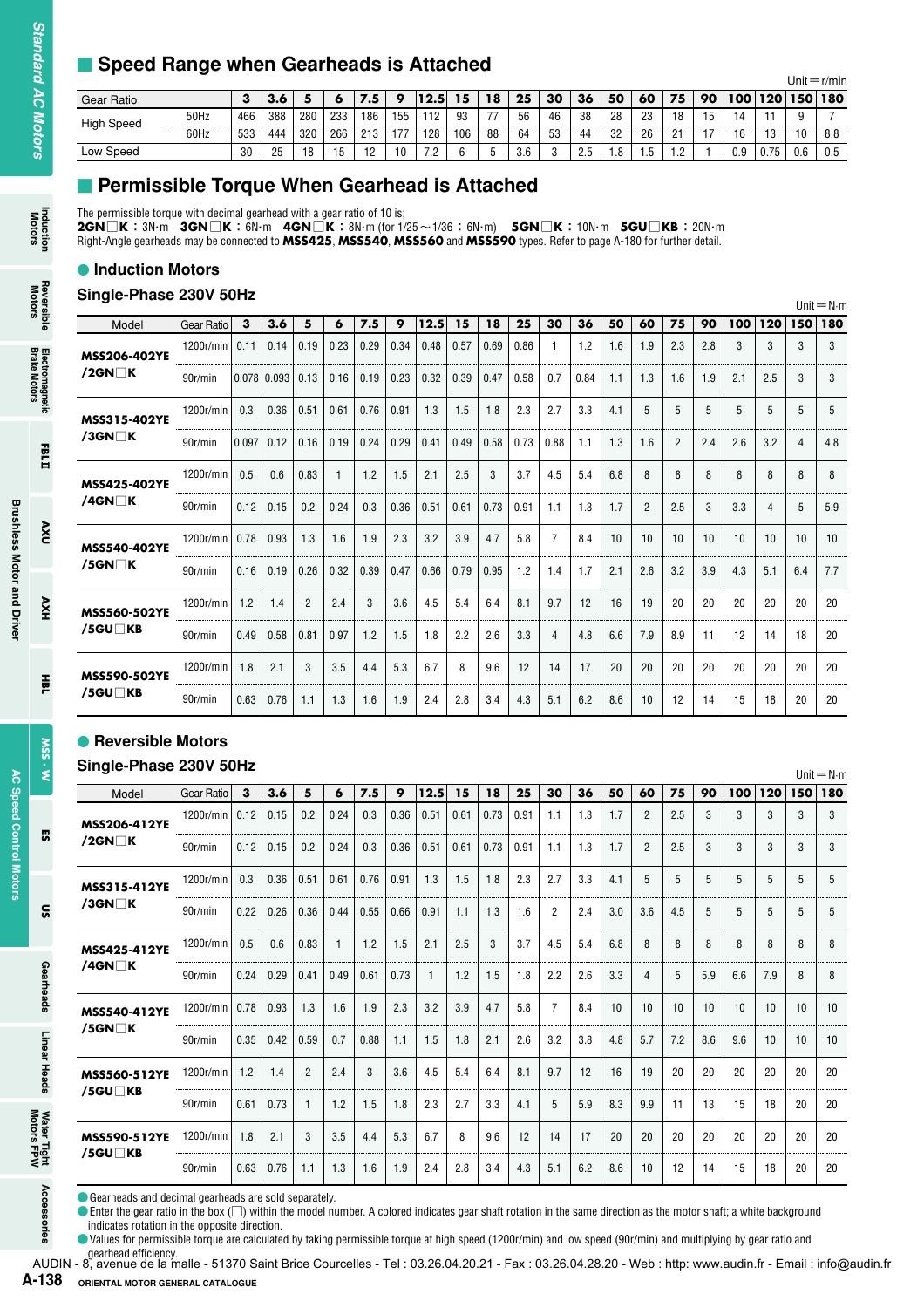#### - **Operation of MSS.W Series**

#### **Names and Functions of Speed Control Pack**



Speed Control Pack Front Panel

#### **Examples of Connections**



**Note:** ●In the connection diagram, the bold lines indicate the power lines, and the other lines indicate signal lines. Large current run through the bold lines indicated in the connecting diagrams.

- Use wires with cross sectional area of AWG18 $(0.75$ mm<sup>2</sup>) or larger for these lines.
- ●Use one speed control pack per motor.
- ●Replace the plastic cover over the power cord terminal block.
- ●When motors are running, a voltage of twice the motor power supply voltage is applied across the terminals of the capacitor.

The terminals must therefore be insulated to ensure safety.

AUDIN - 8, avenue de la malle - 51370 Saint Brice Courcelles - Tel : 03.26.04.20.21 - Fax : 03.26.04.28.20 - Web : http: www.audin.fr - Email : info@audin.fr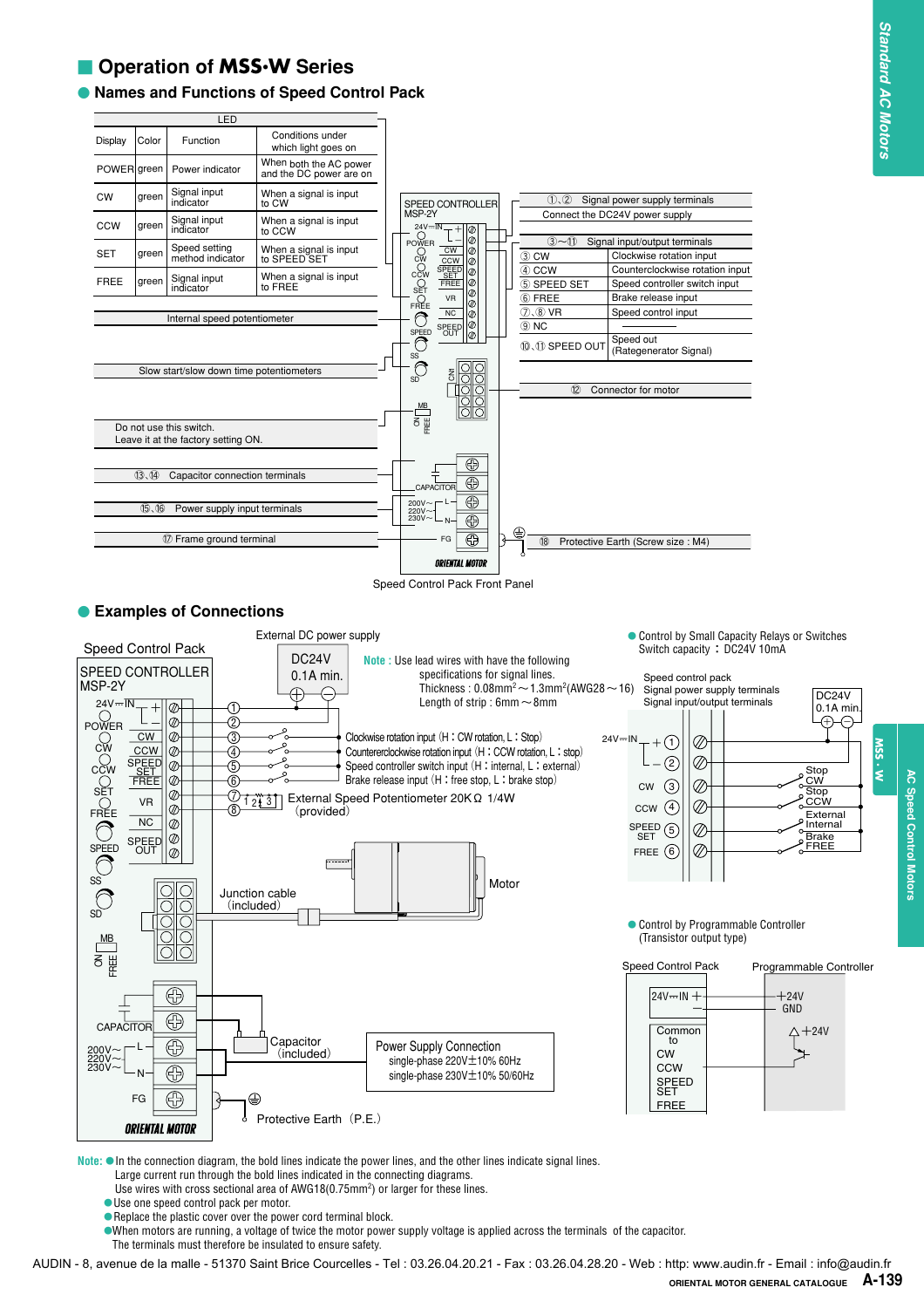#### ●**Signal Input Timing Chart**

## Induction<br>Motors

Earn

nxv

HXV

픑

SSM  $\dot{\tilde{\mathbf{z}}}$ 

**G** 

ទ្ធ

Accessories



When CW or CCW input is turned on (switch to high), the motor accelerates to the selected speed for the length of time set on the acceleration time potentiometer. If CW and CCW are input simultaneously, CW has priority. Thus, if CCW input is left on, direction can be changed instantaneously by turning the CW input on and off (only reversible motor).

However, under certain power supply voltages or load conditions, change of direction may be delayed.

- Switching brake release input OFF and then switching both clockwise rotation input and counterclockwise rotation input OFF makes the dynamic brake go into operation automatically and stops the motor instantaneously. During an instantaneous stop, the dynamic brake sends a braking current for 0.2-0.4 seconds.
- Switching brake release input ON and then switching both clockwise rotation input and counterclockwise rotation input OFF makes the motor come to a free stop.

#### ●**Internal Equivalent Circuit Diagram**



#### ●**Braking Current**

There is a 0.2-0.4 second flow of maximum halfwave rectified current when the motor is instantaneously stopped. When attaching a circuit protector or other safeguard to a line carrying this type of braking current, refer to the table to select a device with the appropriate capacity.

| Type       | Braking Current (Peak Value) [A] |
|------------|----------------------------------|
| MSS206Type | ი გ                              |
| MSS315Type | 21                               |
| MSS425Type | 3.3                              |
| MSS540Type | 67                               |
| MSS560Type | 9 N                              |
| MSS590Type | 136                              |

Repeated motor operation and braking causes the motor's temperature to rise and limits the continuous usage time of both the motor and control pack.

| Maximum motor output | Operation and braking cycle                                      |
|----------------------|------------------------------------------------------------------|
| $6W\sim25W$          | 2 seconds or longer (1 second of operation and 1 second stopped) |
| $40W - 90W$          | 4 seconds or longer (2 second of operation and 2 second stopped) |

| Input signal                       | Signal<br>level               | -Brake<br><b>Brake</b><br>-Brake<br>Operation<br>Operation<br>Operation<br>Operation <sub>1</sub> | ⊢Slow start<br><b>⊢Slow down</b><br>- Brake<br>Operation |
|------------------------------------|-------------------------------|---------------------------------------------------------------------------------------------------|----------------------------------------------------------|
| Power supply                       | 0 <sub>N</sub><br>0FF         |                                                                                                   |                                                          |
| Clockwise<br>rotation input        | Н                             |                                                                                                   |                                                          |
| Brake release<br>input             | Н                             |                                                                                                   |                                                          |
| Counterclockwise<br>rotation input | Н                             |                                                                                                   |                                                          |
| Speed setting                      | High<br>speed<br>Low<br>speed |                                                                                                   |                                                          |
| Motor                              |                               | <b>CW</b><br><b>CW</b><br><b>CW</b><br>CCW<br>CCW                                                 | CW                                                       |

Clockwise rotation input, counterclockwise rotation input, speed controller switch input, and brake release input are performed by photocoupler input.

The internal equivalent circuits are as shown in this diagram.

#### AUDIN - 8, avenue de la malle - 51370 Saint Brice Courcelles - Tel : 03.26.04.20.21 - Fax : 03.26.04.28.20 - Web : http: www.audin.fr - Email : info@audin.frA-140 **ORIENTAL MOTOR GENERAL CATALOGUE**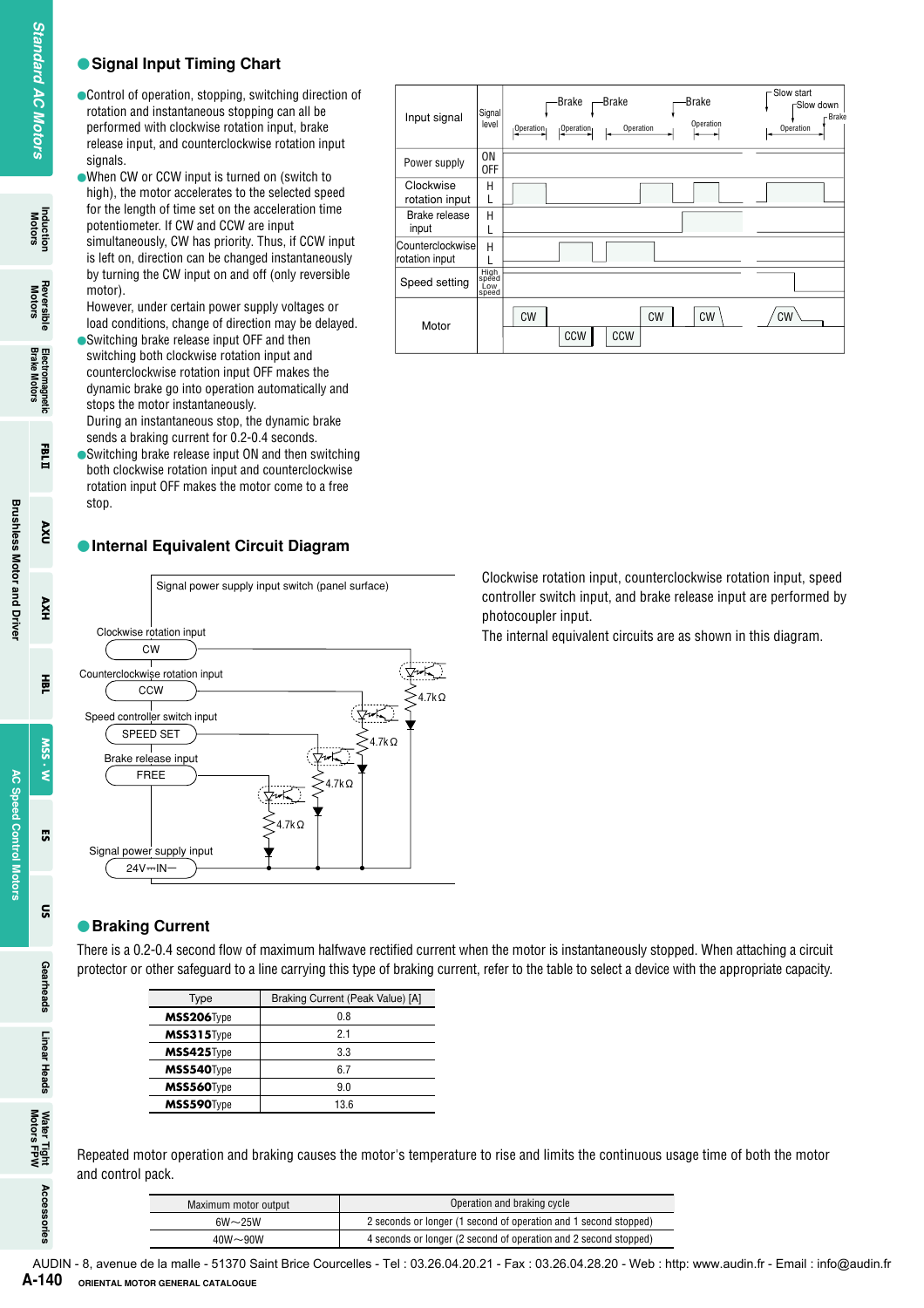#### ● Methods of Speed Setting and Their Connection

The following three methods of setting speed can be used with **MSS**・**W** units.

#### **Internal speed potentiometer**

The internal speed potentiometer can be selected by turning on (switch to high) input to the SPEED SET terminal⑤. The speed is set to 0r/min when the product is shipped. Rotate clockwise to start the motor rotating.



Internal speed potentiometer

The external potentiometer can be selected by turning off (switch to

The external speed potentiometer is connected as shown in the

When connecting, turn the external speed potentiometer's knob

In this case, high-speed operation can be set when turning the

1 0 2 0 9 3

′ო

External speed potentiometer 20kΩ 1/4W

1

**External speed potentiometer(provided)**

low) input to the SPEED SET terminal⑤.

external potentiometer's knob clockwise.

following diagram below using the lead wire.

counterclockwise and set the speed to 0r/min.



External speed potentiometer resistance-rotation speed characteristics(Representative values)



**External DC voltage**

Speed control pack Signal input/output terminals

 $\varnothing$ 

 $\varnothing$ 

(7 8 VR

The external DC voltage can be selected by turning off (switch to low) input to the SPEED SET terminal⑤.

High Speed

with a linear resistance vs. angle curve

To connect an external DC voltage, connect the plus wire to the terminal⑦,

the minus wire to the terminal  $@$ .

High speed operation can be set when DC voltage of the external DC supply is elevated.



**Note :** Ensure that there are no errors in positive and negative polarity. This could result in faulty operation and damage the speed control pack.

DC voltage - rotation speed characteristics (Representative Values)



W. SSN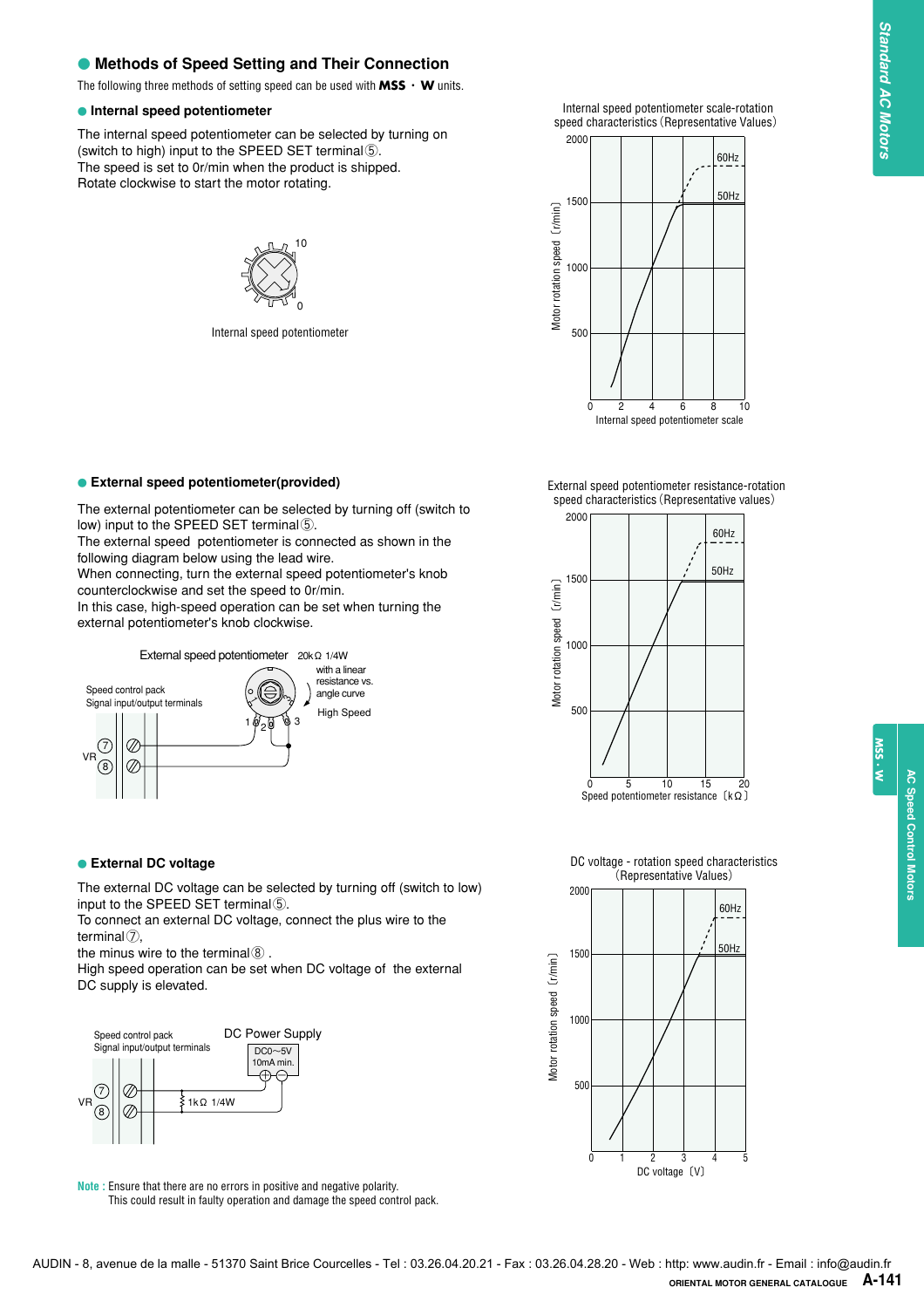#### **E** Slow start / Slow down

Equipment and work pieces are subject to large acceleration/deceleration force at start, stop, and when changing speeds.

When you want to accelerate/decelerate without any accompanying shock, the acceleration/deceleration time can be extended using the slow start/slow down function. The slow start/slow down time can be set using the slow start/slow down time potentiometers built into the control pack. However, when the load inertia is large, the slow down time may be longer than the slow down time set.

#### **Slow start**

The slow start function is activated at start up and after switching to high speed. To not use slow start, set the slow start time potentiometer to 0.

#### **Slow down**

The slow down function is activated after switching from high speed to low speed. To not use slow down, set the slow down time potentiometer to 0.

**Dimensions** (Scale 1/4, Unit=mm)

#### **The illustration below shows for induction motor type.**







Asterisk (\*) indicates dimensions of **3GN25K**-**180K**, the figure in parenthesis indicates dimensions of **3GN3K**-**18K**.

Induction<br>Motors

**Reversible**<br>Motors

nxv

HXV

픑

SSM  $\dot{\tilde{\mathbf{z}}}$ 

**G** 

 $\tilde{a}$ 

Gearheads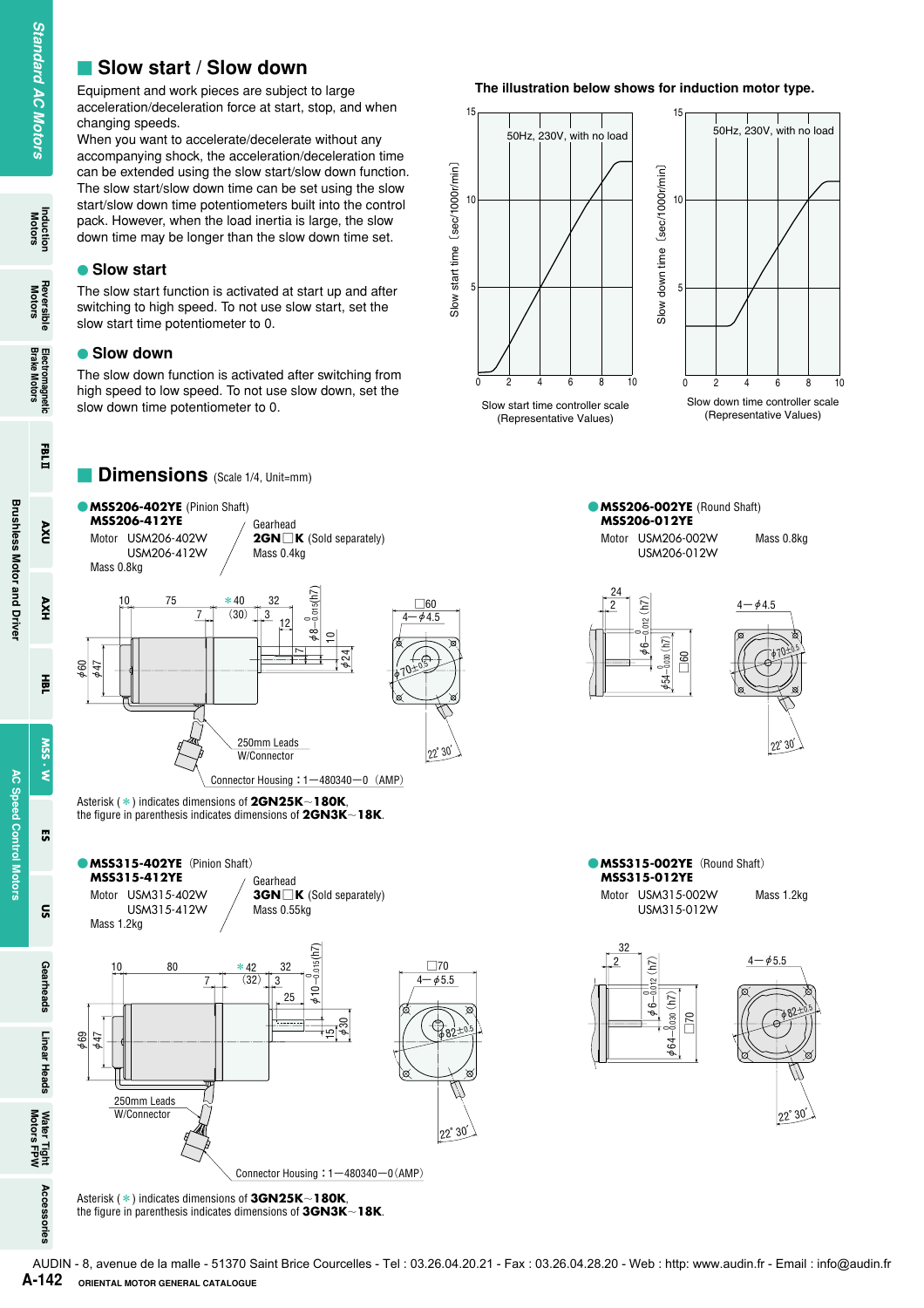

AUDIN - 8, avenue de la malle - 51370 Saint Brice Courcelles - Tel : 03.26.04.20.21 - Fax : 03.26.04.28.20 - Web : http: www.audin.fr - Email : info@audin.frORIENTAL MOTOR GENERAL CATALOGUE A-143

W.SS.W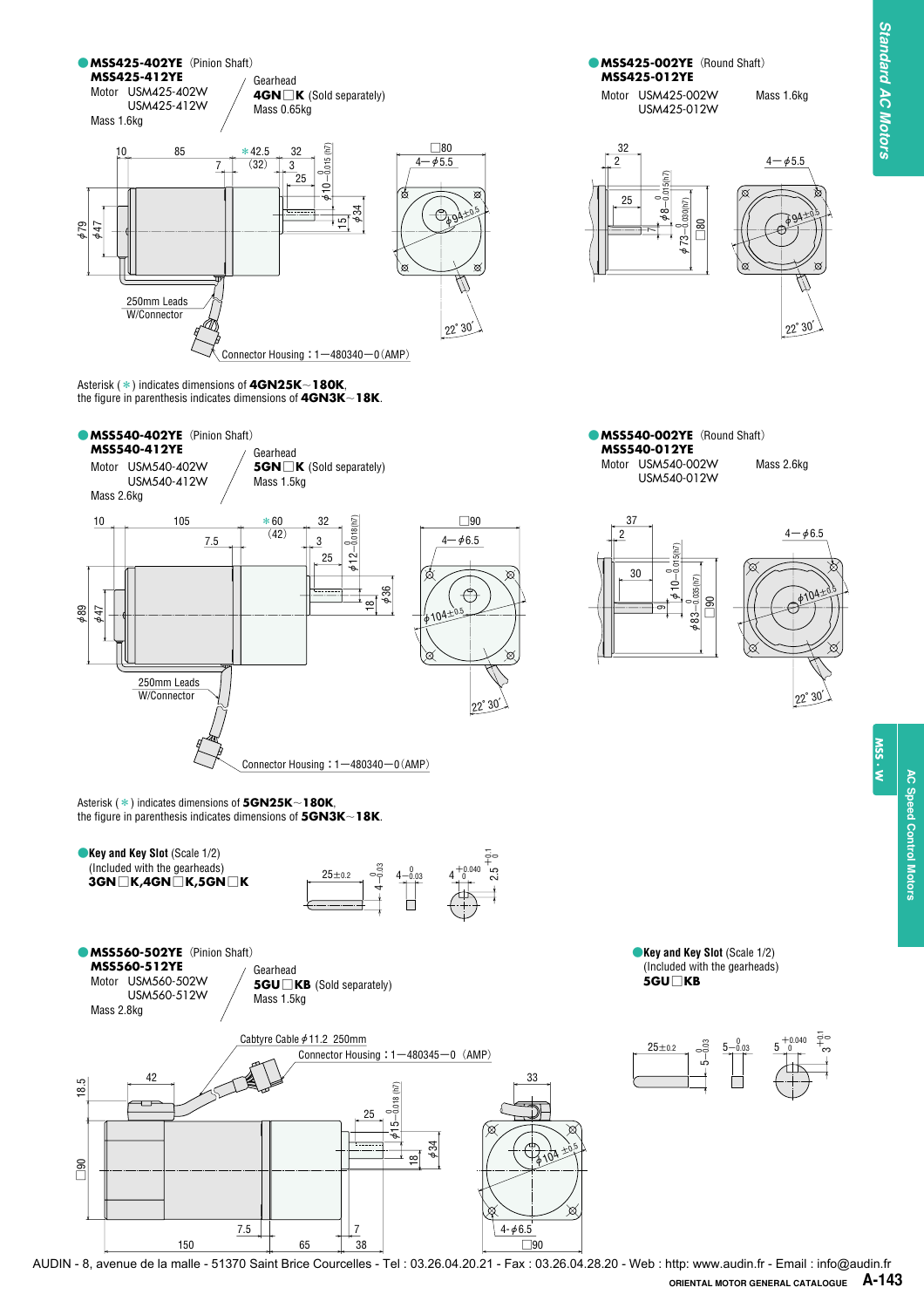Induction<br>Motors

Reversible Electromagnetic<br>Motors Brake Motors

EBLI

 $\mathbf{V}$ 

AXH

Fee<br>T

SSW  $\mathbf{M} \cdot \mathbf{s}$ 

<u>ទ</u>

Gearheads Linear Heads

Water Tight<br>Motors FPW

Accessories

 $\frac{8}{1}$ 

**Brushless Motor and Driver**

**Brushless Motor and Driver** 

**AC Speed Control Motors**

**AC Speed Control Motors** 53 **C**MSS560-002YE (Round Shaft) **MSS560-012YE** Motor USM560-002W USM560-012W Mass 2.8kg



**• MSS590-502YE** (Pinion Shaft) **MSS590-512YE** Gearhead Motor USM590-502W **5GU**□**KB** (Sold separately) Mass 1.5kg USM590-512W Mass 3.6kg Cabtyre Cable  $\phi$ 11.2 250mm Connector Housing:  $1-480345-0$  (AMP)  $4<sup>2</sup>$ 18.5 □90 18.5  $φ15-0.018$  (h7)

 $7.5$   $\begin{bmatrix} 2.5 \end{bmatrix}$ 

165 65 38



 $2104 + 105$ 

⊠

33

φ34  $\overline{8}$ 

25

□90  $4 - 46.5$ 



#### ●**MSS590-002YE**(Round Shaft) **MSS590-012YE**

Motor USM590-002W USM590-012W Mass 3.6kg

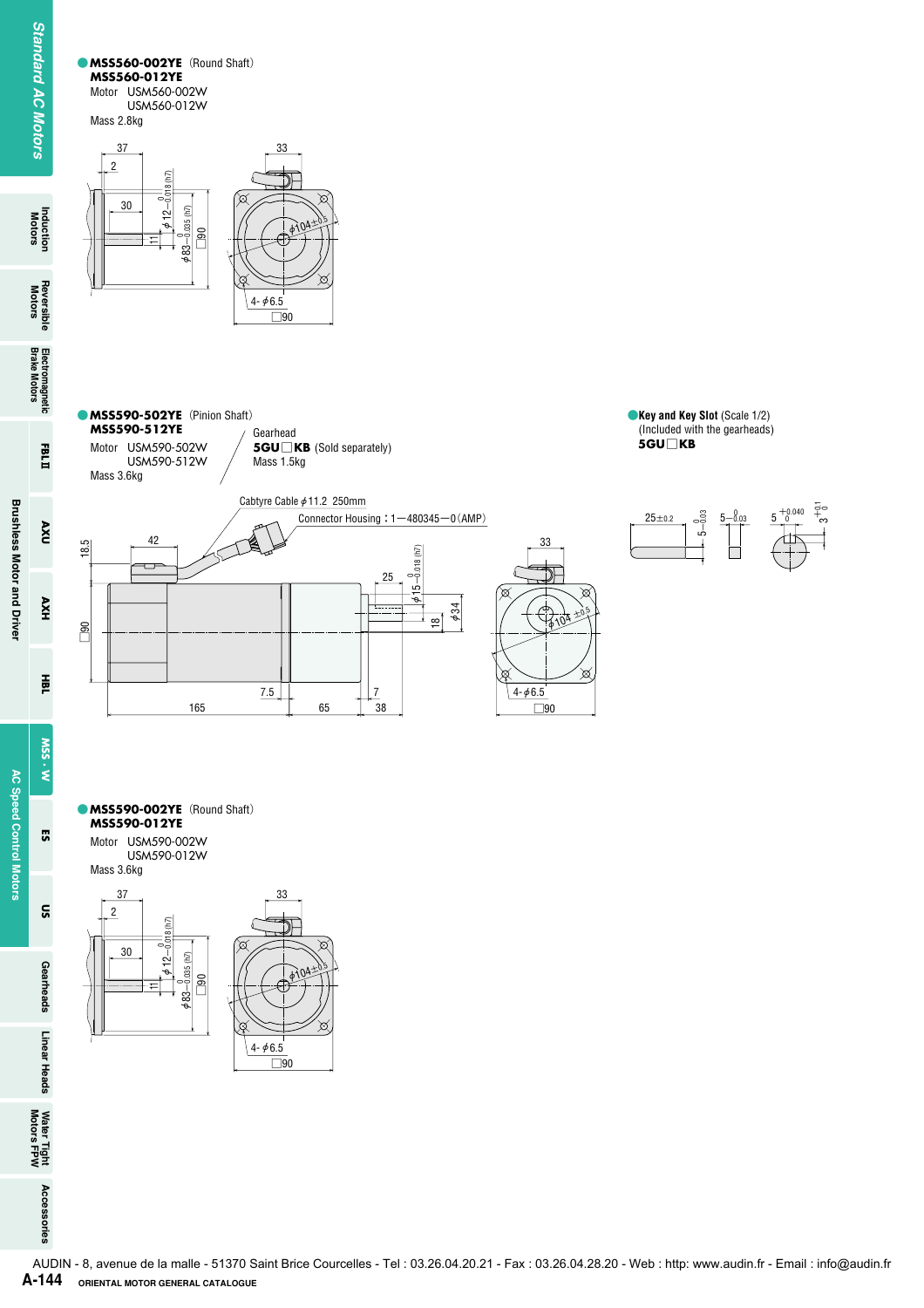



**Induction Motor** 

|                     | Model               | Capacitor<br>Model     | A  | B    | C    | <b>Mass</b><br>(g) | No.                                     |
|---------------------|---------------------|------------------------|----|------|------|--------------------|-----------------------------------------|
| <b>MSS206-402YE</b> | <b>MSS206-002YE</b> | <b>CHO6BFAUL</b>       | 31 | 14.5 | 23.5 | 15                 | Œ                                       |
| <b>MSS315-402YE</b> | <b>MSS315-002YE</b> | CH10BFAUL              | 37 | 18   | 27   | 25                 | $\circled{1}$                           |
| <b>MSS425-402YE</b> | <b>MSS425-002YE</b> | CH15BFAUL              | 38 | 21   | 31   | 35                 | Œ                                       |
| <b>MSS540-402YE</b> | <b>MSS540-002YE</b> | CH <sub>23</sub> BFAUL | 48 | 21   | 31   | 40                 | $\circled{1}$                           |
| <b>MSS560-502YE</b> | <b>MSS560-002YE</b> | <b>CH40BFAUL</b>       | 58 | 23.5 | 37   | 65                 | 2                                       |
| <b>MSS590-502YE</b> | <b>MSS590-002YE</b> | <b>CH60BFAUL</b>       | 58 | 29   | 41   | 85                 | $^{\rm \circled{\scriptscriptstyle 2}}$ |

#### **C** Reversible Motor

|                     | Model               | Capacitor<br>Model     | A  | B  | C  | <b>Mass</b><br>(g) | No.                                     |
|---------------------|---------------------|------------------------|----|----|----|--------------------|-----------------------------------------|
| <b>MSS206-412YE</b> | <b>MSS206-012YE</b> | CH08BFAUL              | 31 | 17 | 27 | 20                 | ①                                       |
| MSS315-412YE        | <b>MSS315-012YE</b> | CH15BFAUL              | 38 | 21 | 31 | 35                 | ⋒                                       |
| <b>MSS425-412YE</b> | <b>MSS425-012YE</b> | CH <sub>20</sub> BFAUL | 48 | 19 | 29 | 35                 | ①                                       |
| <b>MSS540-412YE</b> | <b>MSS540-012YE</b> | CH35BFAUL              | 58 | 22 | 35 | 55                 | ①                                       |
| <b>MSS560-512YE</b> | <b>MSS560-012YE</b> | CH50BFAUL              | 58 | 29 | 41 | 85                 | $^{\rm \circled{\scriptscriptstyle 2}}$ |
| <b>MSS590-512YE</b> | <b>MSS590-012YE</b> | <b>CH70BFAUL</b>       | 58 | 35 | 50 | 125                | $^{\rm \circled{\scriptscriptstyle 2}}$ |

●If you need to order a capacitor without a motor, add "-C" to the capacitor model number shown. A capacitor cap is always included with a capacitor.

**Control Pack** (Scale 1/4, Unit=mm)





15 20

10

**MSS . W**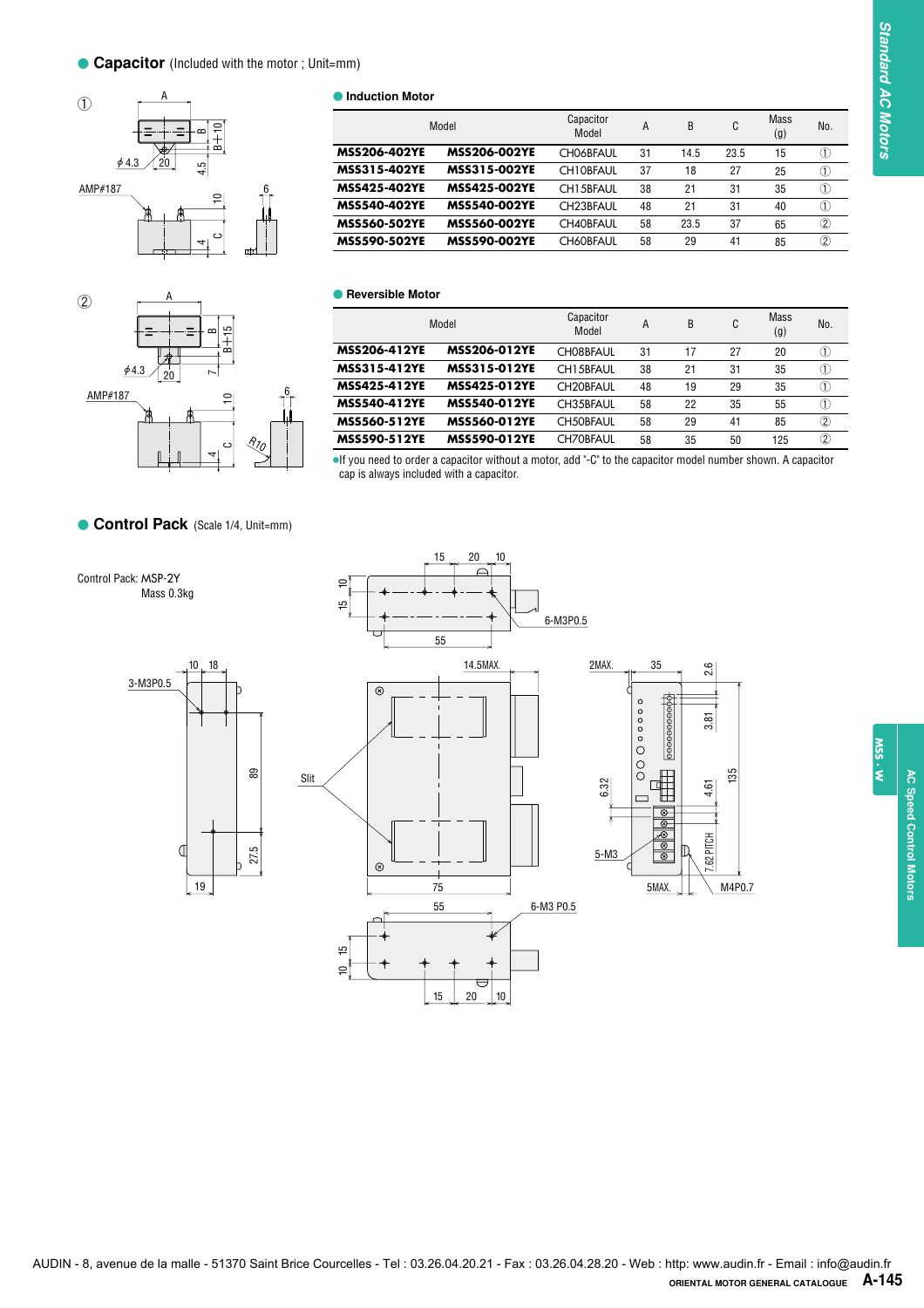# Material speed potential<br>
(Included, scale 1/2, Unterminal<br>
(Included, scale 1/2, Unterminal<br>
(Included, scale 1/2, Unterminal<br>
Included, Scale 1/2, Unterminal<br>
(Included, University of Norm 1, 15<br>
Protocology (Included, 15 (Screw) 30min. M4 P0.7×60 (Included, scale1/2, Unit=mm)

ო

φ20

 $\frac{\text{insulated sheet}}{\text{(}\square 40 \text{ t=0.5)}}$   $\begin{array}{c}\text{Dial plate}\\ \text{(}\square 40 \text{ t=0.5)}\end{array}$ 

Potentiometer

 $\tilde{p}$ 

 **Junction cable** (Included, Unit=mm) ● For 6W, 15W, 25W, 40W types

Knob Dial plate<br>( $\sqrt{40}$  t=0.5)

 $40$ 7.5

Insulated sheet

 $\frac{43\pm0.2}{9.5\pm0.2}$ 

12.5

40

#### **External speed potentiometer** *Speed control pack Mounting Tab*

(Mounting Screws (M3) included)



● For 60W, 90W types



#### **Right-Angle Gearhead** (Sold separately)

500

The right-angle gearhead provides an output shaft at a right angle to the motor's output shaft.

Motor Side Speed control Pack Side  $\big/$  Housing:1-480270-0 (AMP)  $\big/$  Housing:5557-10R (MOLEX)

Refer to page A-180 for further detail.



#### **Accessories** (Sold separately)

#### **• Motor Mounting Brackets <b>COUNTER 19** and Mounting Plate

Optional die-cast aluminum mounting brackets are available. They can be used to install motors without gearheads. Refer to page A-220 for further detail.

This mounting plate is convenient for installing the speed control pack and DIN rails with ease.

Refer to page A-227 for further detail. Model: **PADP01**



**Standard AC Motors** 

FBLI

 $\mathbf{X}$ 

AXH

픑

SSW  $\ddot{\ddot{\xi}}$ 

G3

ទ្ល